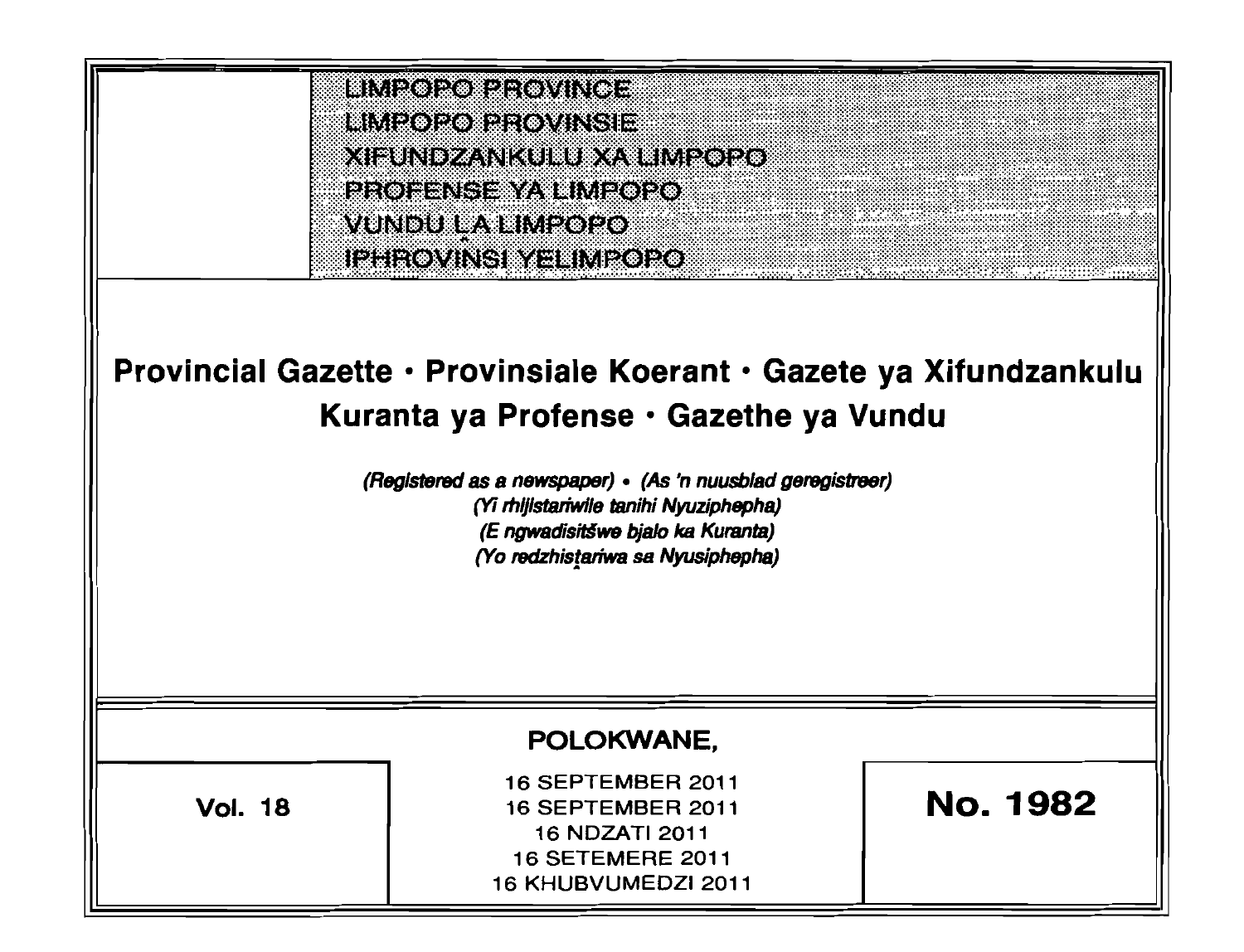#### IMPORTANT NOTICE

The Government Printing Works will not be held responsible for faxed documents not received due to errors on the fax machine or faxes received which are unclear or incomplete. Please be advised that an "OK" slip, received from a fax machine, will not be accepted as proof that documents were received by the GPW for printing. If documents are faxed to the GPW it will be the sender's responsibility to phone and confirm that the documents were received in good order.

Furthermore the Government Printing Works will also not be held responsible for cancellations and amendments which have not been done on original documents received from clients.

# CONTENTS • INHOUD

No. *Page Gazette*  No. No.

#### GENERAL NOTICES· ALGEMENE KENNISGEWINGS

| 265 | Town-planning and Townships Ordinance (15/1986): Polokwane/Perskebult Amendment Scheme 263                        | 8  | 1982 |
|-----|-------------------------------------------------------------------------------------------------------------------|----|------|
| 265 | Ordonnansie op Dorpsbeplanning en Dorpe (15/1986): Polokwane/Perskebult-wysigingskema 263                         | 8  | 1982 |
| 266 | Town-planning and Townships Ordinance (15/1986): Polokwane/Perskebult Amendment Scheme 264                        | 8  | 1982 |
| 266 | Ordonnansie op Dorpsbeplanning en Dorpe (15/1986): Polokwane/Perskebult-wysigingskema 264                         | 9  | 1982 |
| 267 | Town-planning and Townships Ordinance (15/1986): Polokwane/Perskebult Amendment Scheme 244                        | 9  | 1982 |
| 267 | Ordonnansie op Dorpsbeplanning en Dorpe (15/1986): Polokwane/Perskebult-wysigingskema 244                         |    |      |
| 268 | Development Facilitation Act (67/1995): Establishment of a land development area: Portion 386, farm Sterkloop 688 |    | 1982 |
| 268 | Wet op Ontwikkelingsfasilitering (67/1995): Vestiging van 'n grondontwikkelingsgebied: Gedeelte 386, plaas        |    | 1982 |
| 269 | Development Facilitation Act (67/1995): Establishment of a land development area: Erf 7119, Pietersburg           | 15 | 1982 |
| 270 |                                                                                                                   | 17 | 1982 |
| 272 | Town-planning and Townships Ordinance (15/1986): Polokwane/Perskebult Amendment Scheme 262                        | 10 | 1982 |
| 272 | Ordonnansie op Dorpsbeplanning en Dorpe (15/1986): Polokwane/Perskebult-wysigingskema 262                         | 10 | 1982 |
| 273 | Town-planning and Townships Ordinance (15/1986): Polokwane/Perskebult Amendment Scheme 265                        | 10 | 1982 |
| 273 | Ordonnansie op Dorpsbeplanning en Dorpe (15/1986): Polokwane/Perskebult-wysigingskema 265                         | 11 | 1982 |
| 274 | Town-planning and Townships Ordinance (15/1986): Polokwane/Perskebult Amendment Scheme 264                        | 11 | 1982 |
| 274 | Ordonnansie op Dorpsbeplanning en Dorpe (15/1986): Polokwane/Perskebult-wysigingskema 264                         | 11 | 1982 |
| 275 | Town-planning and Townships Ordinance (15/1986): Polokwane/Perskebult Amendment Scheme 261                        | 12 | 1982 |
| 275 | Ordonnansie op Dorpsbeplanning en Dorpe (15/1986): Polokwane/Perskebult-wysigingskema 261                         | 12 | 1982 |
| 276 |                                                                                                                   | 12 | 1982 |
| 276 | Wet op Opheffing van Beperkings (84/1967): Opheffing van voorwaardes: Erf 8222, Seshego-A                         | 13 | 1982 |
|     |                                                                                                                   |    |      |

#### LOCAL AUTHORITY NOTICES · PLAASLIKE BESTUURSKENNISGEWINGS

| 278 | Town-planning and Townships Ordinance (15/1986): Thabazimbi Local Municipality: Thabazimbi Amendment     |  | 1982 |  |
|-----|----------------------------------------------------------------------------------------------------------|--|------|--|
| 278 | Ordonnansie op Dorpsbeplanning en Dorpe (15/1986): Thabazimbi Plaaslike Munisipaliteit: Thabazimbi-wysi- |  |      |  |
| 279 | Town-planning and Townships Ordinance (15/1986): Greater Tzaneen Municipality: Tzaneen Amendment         |  | 1982 |  |
|     | Scheme 224                                                                                               |  | 1982 |  |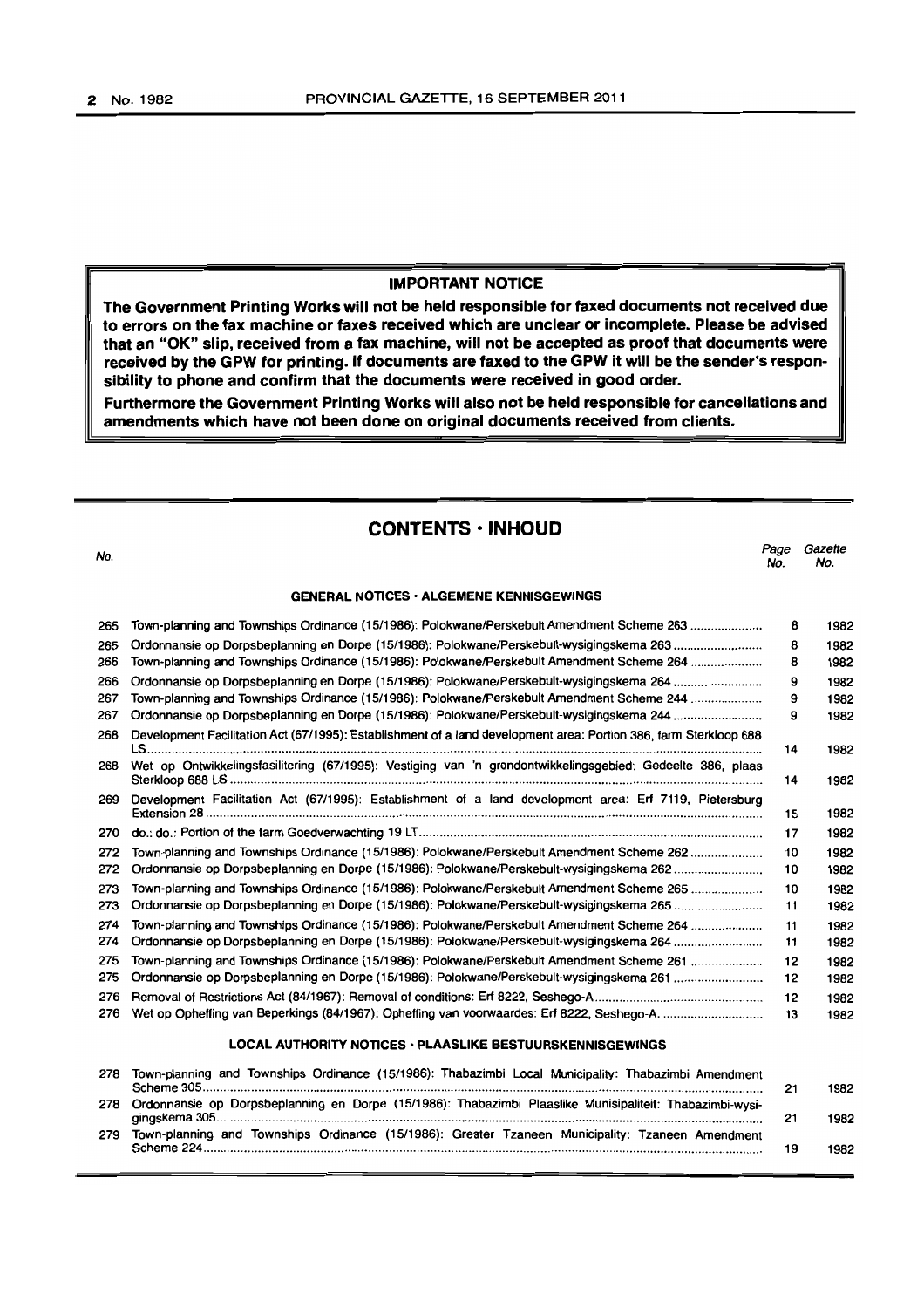| <b>IMPORTANT NOTICE</b>                                                                                                                                               |                                                              |  |  |  |  |
|-----------------------------------------------------------------------------------------------------------------------------------------------------------------------|--------------------------------------------------------------|--|--|--|--|
| The                                                                                                                                                                   |                                                              |  |  |  |  |
| <b>Limpopo Provincial Gazette Function</b>                                                                                                                            |                                                              |  |  |  |  |
| will be transferred to the                                                                                                                                            |                                                              |  |  |  |  |
| <b>Government Printer in Pretoria</b>                                                                                                                                 |                                                              |  |  |  |  |
| as from 1 November 2004                                                                                                                                               |                                                              |  |  |  |  |
| <b>NEW PARTICULARS ARE AS FOLLOWS:</b>                                                                                                                                |                                                              |  |  |  |  |
| <b>Physical address:</b>                                                                                                                                              | <b>Postal address:</b>                                       |  |  |  |  |
| <b>Government Printing Works</b><br>149 Bosman Street<br>Pretoria                                                                                                     | Private Bag X85<br>Pretoria<br>0001                          |  |  |  |  |
| New contact persons: Louise Fourie Tel.: (012) 334-4686<br>Mrs H. Wolmarans Tel.: (012) 334-4591                                                                      |                                                              |  |  |  |  |
| Fax number:<br>$(012)$ 323-8805                                                                                                                                       |                                                              |  |  |  |  |
| <b>E-mail address:</b><br>hester.wolmarans@gpw.gov.za<br>louise.fourie@gpw.gov.za                                                                                     |                                                              |  |  |  |  |
| <b>Contact person for subscribers:</b>                                                                                                                                |                                                              |  |  |  |  |
|                                                                                                                                                                       | Mrs J. Wehmeyer Tel.: (012) 334-4753<br>Fax.: (012) 323-9574 |  |  |  |  |
| This phase-in period is to commence from 15 October 2004 (suggest date of advert)<br>and notice comes into operation as from 1 November 2004.                         |                                                              |  |  |  |  |
| Subscribers and all other stakeholders are advised to send their advertisements<br>directly to the Government Printing Works, two weeks before the 1st November 2004. |                                                              |  |  |  |  |
| In future, adverts have to be paid in advance<br>before being published in the Gazette.                                                                               |                                                              |  |  |  |  |
| <b>Advertising Manager</b>                                                                                                                                            |                                                              |  |  |  |  |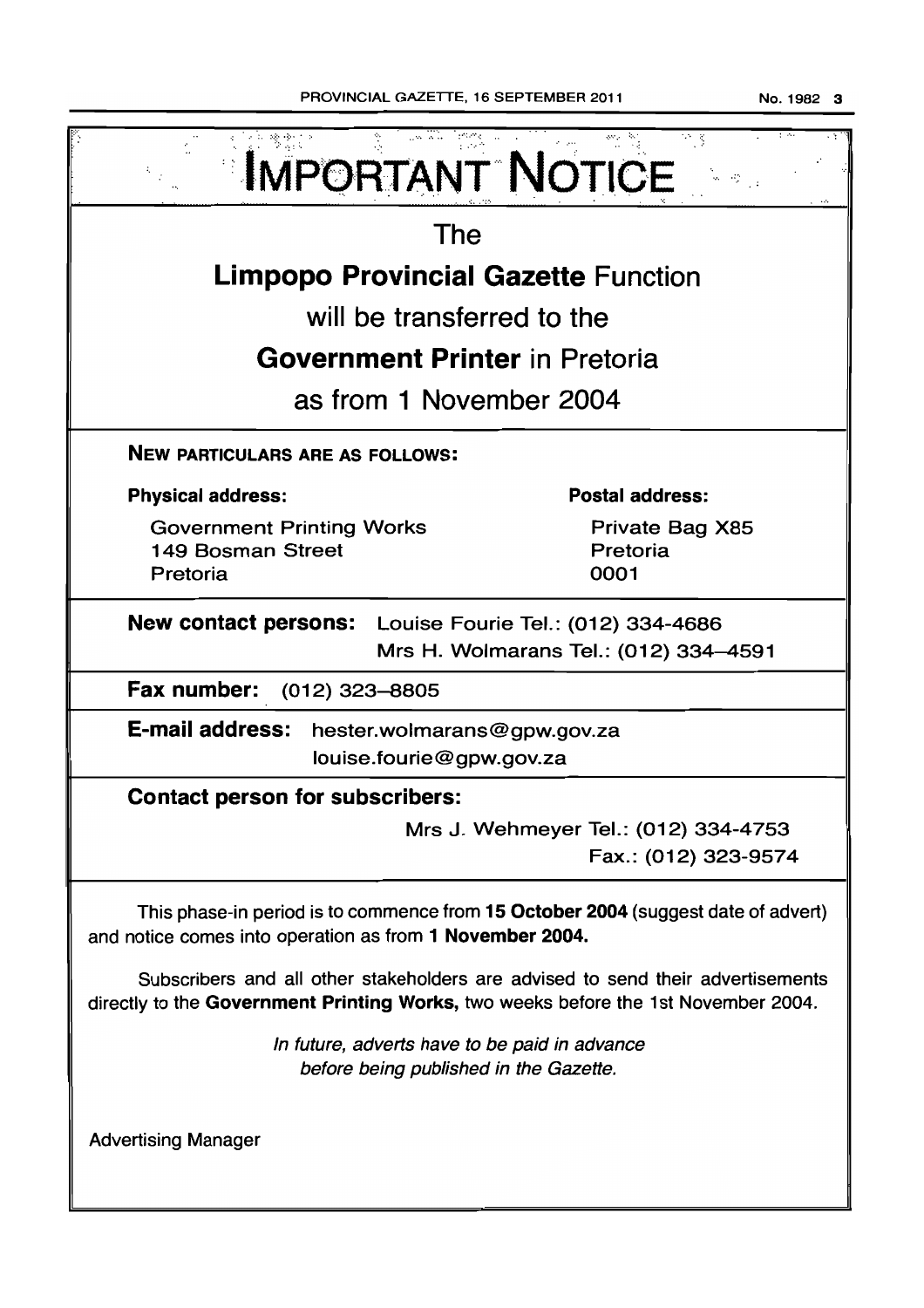IT IS THE CLIENTS RESPONSIBILITY TO ENSURE THAT THE CORRECT AMOUNT IS PAID AT THE CASHIER OR DEPOSITED INTO THE GOVERNMENT PRINTING WORKS BANK ACCOUNT AND ALSO THAT THE REQUISITION/COVERING LETTER TOGETHER WITH THE ADVERTISEMENTS AND THE PROOF OF DEPOSIT REACHES THE GOVERNMENT PRINTING WORKS IN TIME FOR INSERTION IN THE PROVINCIAL GAZETTE.

No ADVERTISEMENTS WILL BE PLACED WITHOUT PRIOR PROOF OF PRE-PAYMENT.



SUBSCRIPTION: R 200,00 PER YEAR / R 917.55 PER PAGE =  $25cm$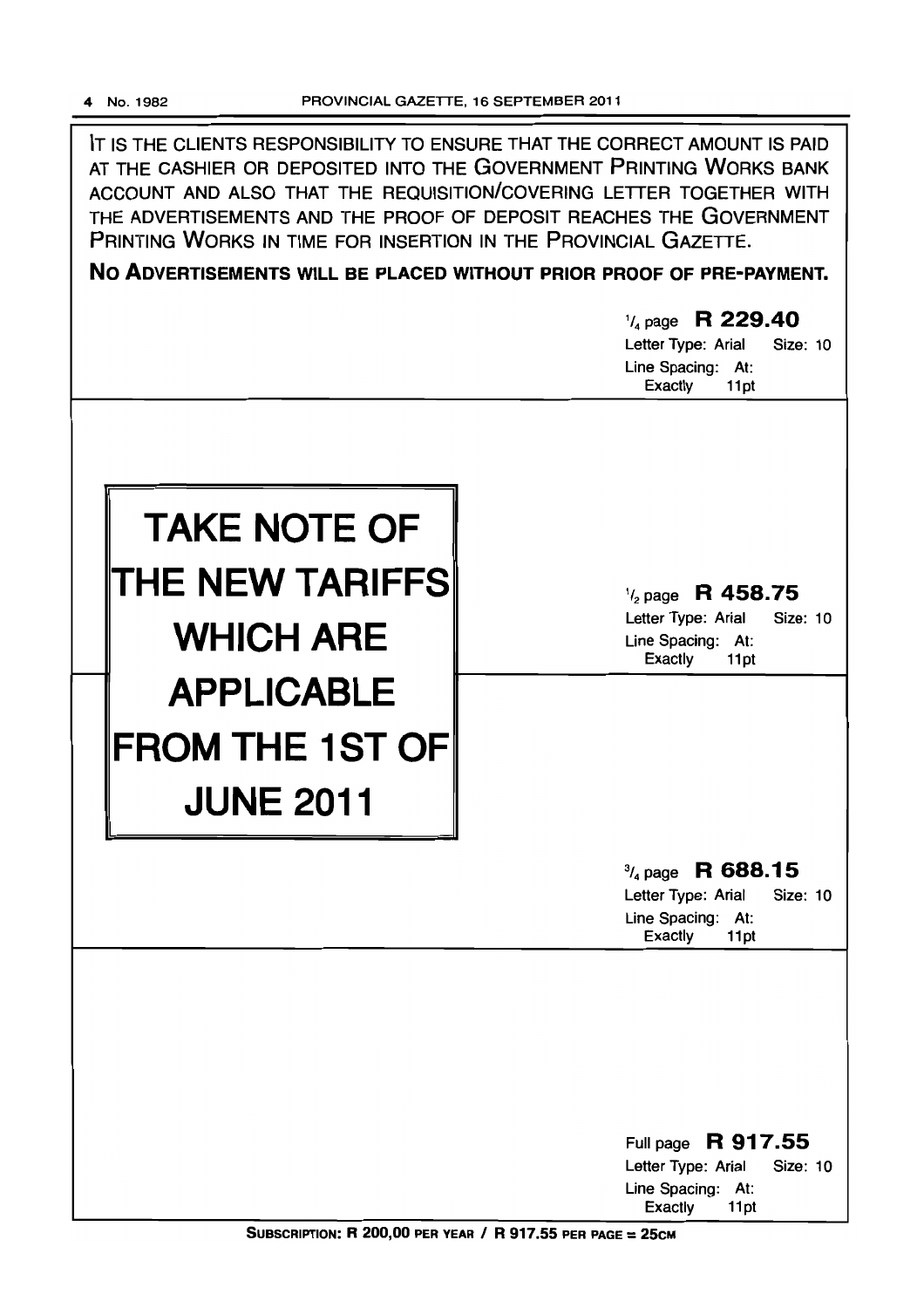PROVINCIAL GAZETTE, 16 SEPTEMBER 2011



(4) In the case of cancellations a refund of the cost of a notice will be considered only if the instruction to cancel has been received on or before the stipulated closing time as indicated in paragraph 2 (2).

# **ApPROVAL OF NOTICES**

3. In the event where a cheque, submitted by an advertiser to the Government Printer as payment, is dishonoured, then the Government Printer reserves the right to refuse such client further access to the Limpopo Province Provincial Gazette untill any outstanding debts to the Government Printer is settled in full.

# **THE GOVERNMENT PRINTER INDEMNIFIED AGAINST LIABILITY**

- 4. The Government Printer will assume no liability in respect of-
	- (1) any delay in the publication of a notice or publication of such notice on any date other than that stipulated by the advertiser;
	- (2) erroneous classification of a notice, or the placement of such notice in any section or under any heading other than the section or heading stipulated by the advertiser;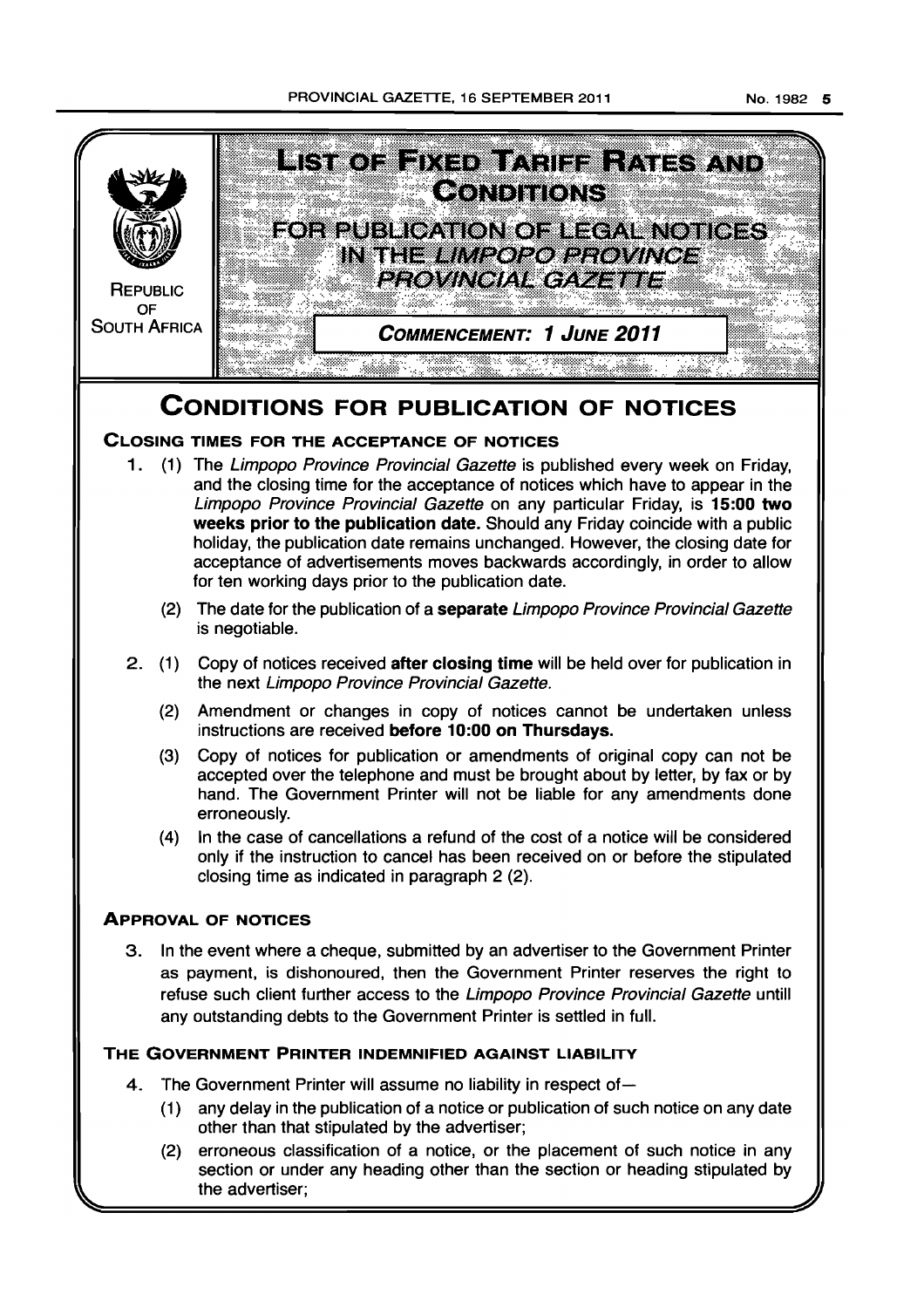(3) any editing, revision, omission, typographical errors or errors resulting from faint or indistinct copy.

### LIABILITY OF ADVERTISER

5. Advertisers will be held liable for any compensation and costs arising from any action which may be instituted against the Government Printer in consequence of the publication of any notice.

# **COPY**

- 6. Copy of notices must be typed on one side of the paper only and may not constitute part of any covering letter or document.
- 7. At the top of any copy, and set well apart from the notice, the following must be stated:

Where applicable

- (1) The heading under which the notice is to appear.
- (2) The cost of publication applicable to the notice, in accordance with the 'Word Count Table".

# PAYMENT OF COST

- 9. With effect from 1 NOVEMBER 2004 no notice will be accepted for publication unless the cost of the insertion(s) is prepaid in CASH or by CHEQUE or POSTAL ORDERS. It can be arranged that money can be paid into the banking account of the Government Printer, in which case the deposit slip accompanies the advertisement before publication thereof.
- 10. (1) The cost of a notice must be calculated by the advertiser in accordance with the word count table.
	- (2) Where there is any doubt about the cost of publication of a notice, and in the case of copy, an enquiry, accompanied by the relevant copy, should be addressed to the Advertising Section, Government Printing Works, Private Bag X85, Pretoria, 0001 [Fax: (012) 323-8805], before publication.
- 11. Overpayment resulting from miscalculation on the part of the advertiser of the cost of publication of a notice will not be refunded, unless the advertiser furnishes adequate reasons why such miscalculation occurred. In the event of underpayments, the difference will be recovered from the advertiser, and the notice(s) will not be published until such time as the full cost of such publication has been duly paid in cash or by cheque or postal orders, or into the banking account.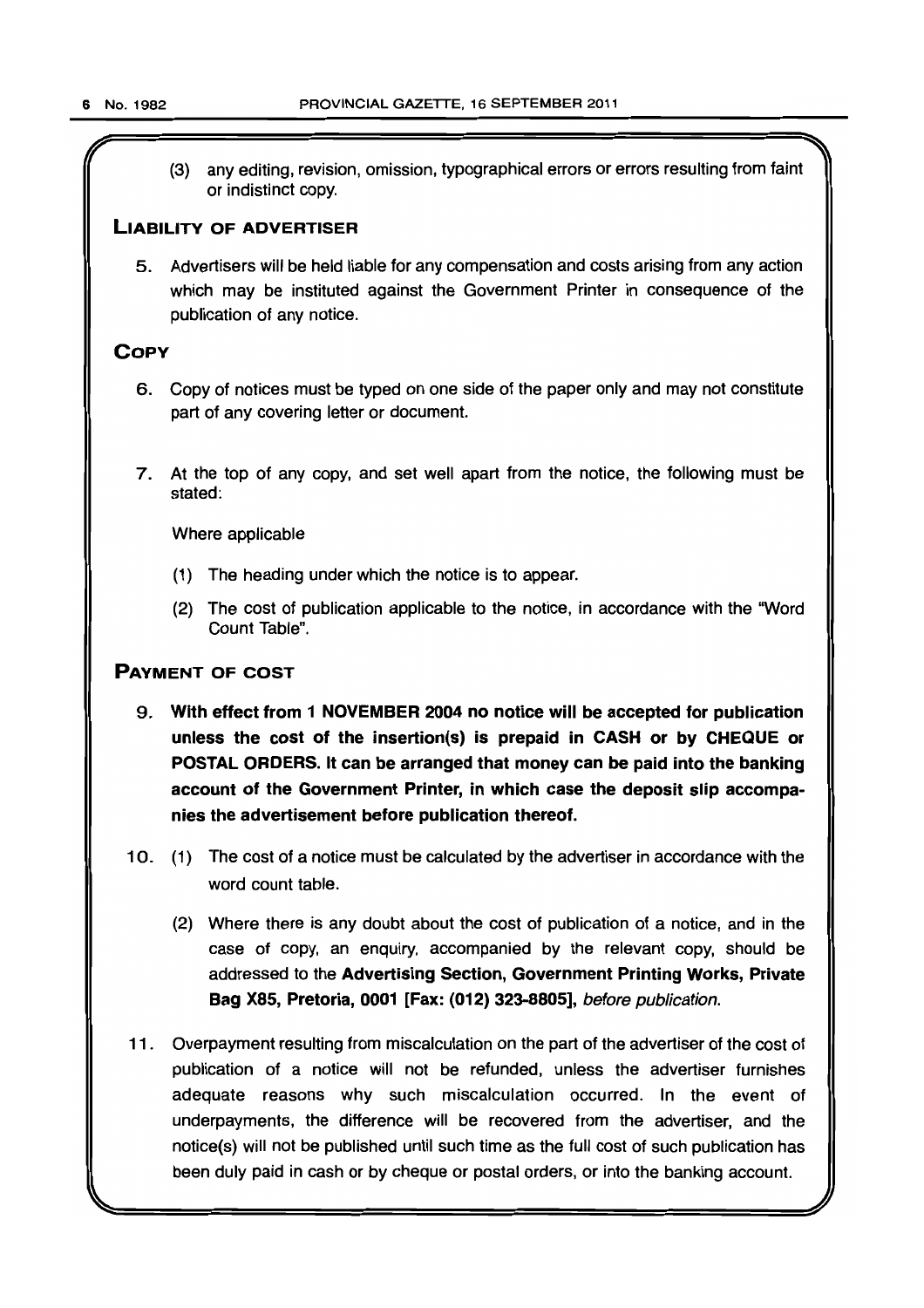- 12. In the event of a notice being cancelled, a refund will be made only if no cost regarding the placing of the notice has been incurred by the Government Printing Works.
- 13. The Government Printer reserves the right to levy an additional charge in cases where notices, the cost of which has been calculated in accordance with the Word Count Table, are subsequently found to be excessively lengthy or to contain overmuch or complicated tabulation.

# PROOF OF PUBLICATION

14. Copies of the Limpopo Province Provincial Gazette which may be required as proof of publication, may be ordered from the Government Printer at the ruling price. The Government Printer will assume no liability for any failure to post such Limpopo Province Provincial Gazette(s) or for any delay in despatching it/them.

# **GOVERNMENT PRINTERS BANK ACCOUNT PARTICULARS**

Bank:

ABSA

BOSMAN STREET

Account No.: 4057114016

Branch code: 632005

Reference No.: 00000049

Fax No.: (012) 323 8805

# Enquiries:

| Mrs. L. Fourie    | Tel.: (012) 334-4686 |
|-------------------|----------------------|
| Mrs. H. Wolmarans | Tel.: (012) 334-4591 |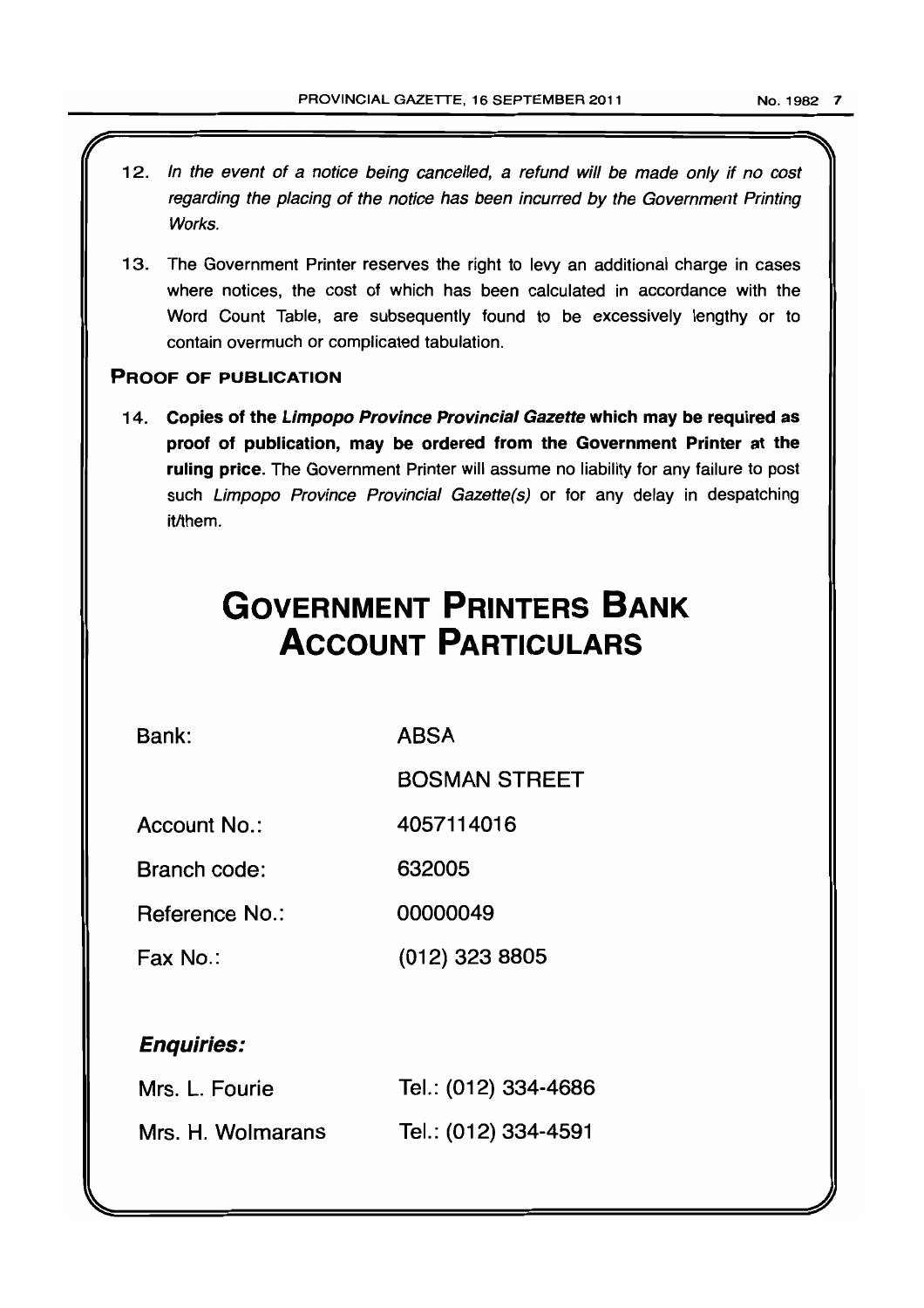# **GENERAL NOTICES • ALGEMENE KENNISGEWINGS**

#### **GENERAL NOTICE 265 OF 2011**

#### **POLOKWANEJPERSKEBULT AMENDMENT SCHEME 263**

NOTICE OF APPLICATION FOR THE AMENDMENT OF THE POLOKWANE/PERSKEBULT-TOWN-PLANNING SCHEME, 2007, IN TERMS OF SECTION 56 (1) (b) (i) OF THE TOWN-PLANNING AND TOWNSHIPS ORDINANCE, 1986 (ORDINANCE No. 15 OF 1986)

I, Hundzukani Khosa of Mavona and Associates Development Consultants, being the authorized agent of the owner of the erf mentioned below hereby give notice in terms of section 56 (1) (b) (i) of the Town-planning and Townships Ordinance, 1986 (Ordinance No. 15 of 1986), that I have applied to the Polokwane Municipality for the amendment of the Town-planning Scheme known as the Polokwane/Perskebult Town-planning Scheme, 2007, to rezone the property described as Portion 1 of Erf 95, Pietersburg, situated at 28 President Paul Kruger Street, from "Residential 1" to "Business 4", for the establishment of offices.

Particulars of the application will lie for inspection during normal office hours at the office of the Manager: Spatial Planning and Land Use Management, First Floor, Civic Centre, Landdros Maré Street, Polokwane, for a period of 28 days from 9 September 2011.

Objections to or representations in respect of the application must be lodged with or made in writing to the Municipal Manager at the above address or at PO Box 111, Polokwane, 0700, within a period of 28 days from 9 September 2011.

Address of agent: Mavona and Associates Development Consultants, PO Box 727, Bendor Park, 0713. Tel: (015) 297-5433 and Fax: 086 600 7119.

#### **ALGEMENE KENNISGEWING 265 VAN 2011**

**• ••** 

#### **POLOKWANEJPERSKEBULT-WYSIGINGSKEMA 263**

KENNISGEWING VAN DIE AANSOEK OM DIE WYSIGING VAN DIE POLOKWANE/PERSKEBULT DORPSBEPLAN-NINGSKEMA, 2007, INGEVOLGE ARTIKEL 56 (1) (b) (i) VAN DIE ORDONNANSIE OP DORPSBEPLANNING EN DORPE, 1986 (ORDONNANSIE No. 15 VAN 1986)

Ek, Hundzukani Khosa van Mavona and Associates Development Consultants, synde die gemagtigde agent van die eienaar van die ondergenoemde erf, gee hiermee ingevolge artikel 56 (1) (b) (i) van die Ordonnansie op Dorpsbeplanning en Dorpe, 1986 (Ordonnansie 15 van 1986), kennis dat ek by die Polokwane Munisipaliteit aansoek gedoen het om die wysiging van die dorpsbeplanningskema bekend as die Polokwane/Persebult-dorpsbeplanningskema, 2007, deur die hersonering van die eiendomme beskryf soos: Gedeelte 1 van Erf 95. Pietersburg, gelee te President Paul Krugerstraat 28, vanaf "Residensieel 1" na "Besigheid 4~, vir die oprigting van die Kantore.

Besonderhede van die aansoek lê ter insae gedurende kantoorure by die kantoor van die Bestuurder: Ruimtelike Beplanning en Grondgebruikbestuur, Eerste Vloer, Burgersentrum, Landdros Marestraat, Polokwane, vir 'n tydperk van 28 dae vanaf 9 September 2011.

Besware teen of vertoe ten opsigte van die aansoek moet binne 'n tydperk van 28 dae vanaf 9 September 2011 skriftelik by of tot die Munisipale Bestuurder by bovermelde adres of by Posbus 111. Polokwane, 0700, ingedien of gerig word.

Adres van agent: Mavona and Associates Development Consultants, PO Box 727, Bendor Park, 0713. Tel: (015) 297-5433 en Faks: 086 600 7119.

9-16

#### **GENERAL NOTICE 266 OF 2011**

#### **POLOKWANEJPERSKEBULT AMENDMENT SCHEME 264**

NOTICE OF APPLICATION FOR THE AMENDMENT OF THE POLOKWANE/PERSKEBULT TOWN-PLANNING SCHEME. 2007, IN TERMS OF SECTION 56 (1) (b) (I) OF THE TOWN-PLANNING AND TOWNSHIPS ORDINANCE, 1986 (ORDINANCE No. 15 OF 1986)

Duzilux CC Town Planners and Project Management Consultants, being the authorised agent of the owner of Portion 2 of Erf 130, Pietersburg. situated at 18 Church Street, do hereby give notice in terms of section 56 (1) (b) (i) of the Town-planning and Townships Ordinance. 1986 (Ordinance No. 15 of 1986) that I have applied to the Polokwane Municipality for the amendment of the Polokwane/Perskebult Town-planning Scheme, 2007, for the rezoning of above site from "Residential 1" to "Business 2" for office use.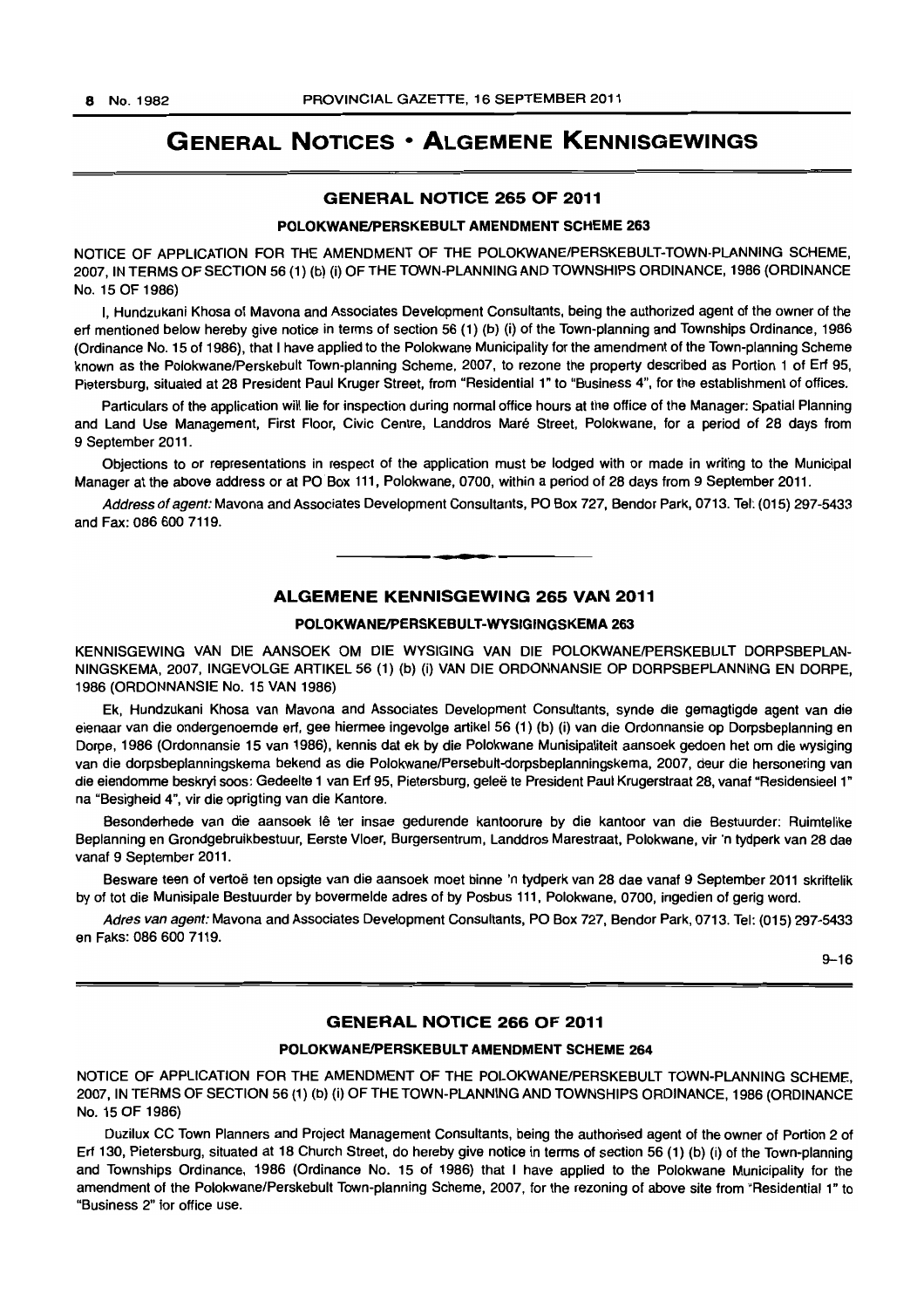Particulars of the application will lie for inspection during normal office hours at the office of the Manager: Planning, Directorate Planning and Development, First Floor. West Wing, Civic Centre, Landros Mare Street, Polokwane, for a period of 28 days from 9 September 2011.

Objections to or representations in respect of the application must be lodged with or made in writing to the Manager: Spatial Planning and Land Use Management at the above address of at P.O. Box 111, Polokwane, 0700, within a period of 28 days from 9 September 2011.

Address of agent: Duzilux CC Town Planners and Project Management Consultants, P.O. Box 1305, Springs, 1560. Cell: 073 452 7172. Fax: 086 718 2333. . **- .** 

#### **ALGEMENE KENNISGEWING 266 VAN 2011**

#### **POLOKWANEIPERSKEBULT-WYSIGINGSKEMA 264**

KENNISGEWING VAN AANSOEK OM DIE WYSIGING VAN DIE POLOKWANEIPERSKEBUlT-DORPSBEPLANNINGSKEMA, 2007, INGEVOLGE ARTIKEL 56 (1) (b) (i) VAN DIE ORDONNANSIE OP DORPSBEPLANNING EN DORPE, 1986 (ORDONNANSIE No. 15 VAN 1986)

Duzilux CC Town Planners and Project Management Consultants, synde die gemagtigde agent van die eienaar van Gedeelte 2 van Erf 130, Pietersburg, geleë te Kerkstraat 18, gee hiermee ingevolge artikel 56 (1) (b) (i) van die Ordonnansie op Dorpsbeplanning en Dorpe, 1986 (Ordonnansie 15 van 1986), kennis dat ek by die Polokwane Munisipaliteit aansoek gedoen het vir die wysiging van die Polokwane/Perskebult-dorpsbeplanningskema, 2007, deur die hersonering van bogenoemde eiendom vanaf "Residensieel 1" na "Besigheid 2" vir kantoorgebruik.

Besonderhede van die aansoek lê ter insae gedurende gewone kantoorure by die Bestuurder: Beplanning: Direktoraat Beplanning en Ontwikkeling, Eerste Vloer, Burgersentrum, Landdros Marestraat, Polokwane, vir 'n tydperk van 28 dae vanaf 9 September 2011.

Besware teen of vertoë ten opsigte van die aansoek moet binne 28 dae vanaf 9 September 2011 skriftelik by of tot die Bestuurder: Beplanning: Direktoraat Beplanning en Ontwikkeling by onderstaande adres of by Posbus 111, Polokwane, 0700, ingedien of gerig word.

Adres van agent: Duzilux CC Town Planners and Project Management Consultants, Posbus 1305, Springs, 1560. Sel: 073 4527172. Faks: 0867182333.

09-16

# **GENERAL NOTICE 267 OF 2011**

#### **MODIMOLLE AMENDMENT SCHEME 244**

NOTICE OF APPLICATION FOR AMENDMENT OF THE TOWN-PLANNING SCHEME IN TERMS OF SECTION 56 (1) (b) (i) OF THE TOWN-PLANNING AND TOWNSHIPS ORDINANCE, 1986 (ORDINANCE No. 15 OF 1986)

We, Geo Projects, authorised agents of the owner of Erven 41, 42 and 43, Vaalwater, Modimolle, hereby give notice in terms of Section 56 (1) (b) (i) of the Town Planning and Townships Ordinance, 1986 (Ordinance No. 15 of 1986) that we have applied to the Modimolle Municipality for the amendment of the Modimolle Land Use Scheme, 2004, by the rezoning of the property described above, from Residential 1 to Business 1 with Annexure 242.

Particulars of the application will lie for inspection during normal office hours at the office of the Municipal Manager, Municipal Offices, Modimolle, for a period of 28 days from 9 September 2011.

Objections to or representations in respect of the application must be lodged with or made in writing to: The Municipal Manager at the above address or at Private Bag X1008, Modimolle, 0510, within a period of 28 days from 9 September 2011.

Address: PO Box 919, Bela-Bela, 0480, Tel: 082 881 7252 . **. -**

#### **ALGEMENE KENNISGEWING 267 VAN 2011**

#### **MODIMOLLE·WYSIGINGSKEMA 244**

KENNISGEWING VAN AANSOEK OM WYSIGING VAN DIE DORPSBEPLANNINGSKEMA INGEVOLGE ARTIKEL 56 (1) (b) (i) VAN DIE ORDONNANSIE OP DORPSBEPLANNING EN DORPE, 1986 (ORDONNANSIE No. 15 VAN 1986)

Ons, Geo Projects, synde die gemagtigde agente van die eienaars van Erwe 41, 42 en 43, Vaalwater, Modimolle, gee hiermee ingevolge artikel 56 (1) (b) (i) van die Ordonnansie op Dorpsbeplanning en Dorpe (Ordonnansie 15 van 1986), kennis dat ons by die Modimolle Munisipaliteit aansoek gedoen het om die wysiging van die dorpsbeplanningskema, bekend as die Modimolle Land Use Scheme, 2004, deur die hersonering van die eiendom hierbo beskryf, van Residensieel 1 na Besigheid 1 met Bylaag 242.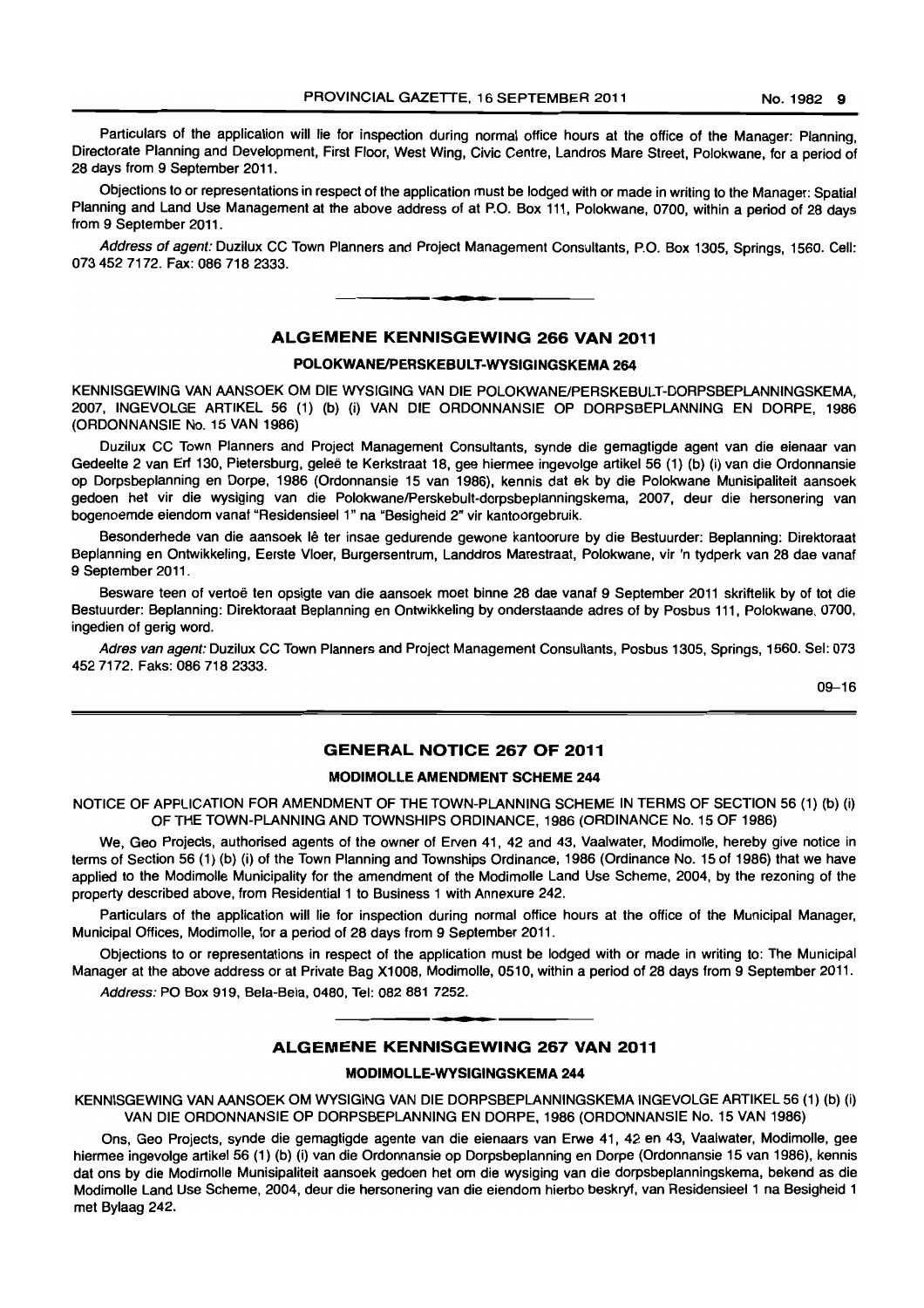Besonderhede van die aansoek lê ter insae gedurende gewone kantoorure by die kantoor van die Munisipale Bestuurder, Munisipale Kantore, Modimolle, vir 'n tydperk van 28 dae vanaf 9 September 2011.

Besware teen of vertoë ten opsigte van die aansoek moet binne 'n tydperk van 28 dae vanaf 9 September 2011 skriftelik by of tot die Munisipale Bestuurder by bovermelde adres of by Privaatsak X1008, Modimolle, 0510, ingedien of gerig word.

Adres: Posbus 919, Bela-Bela, 0480. Tel: 082 881 7252.

 $9 - 16$ 

#### GENERAL NOTICE 272 OF 2011

#### POLOKWANE/PERSKEBULT TOWN PLANNING SCHEME, 2007

#### AMENDMENT SCHEME 262

I, Timothy Tshilidzi Mudzielwana of Fulwana Planning Consultants, being the authorized agent of the registered owner of Erf 1202, Pietersburg Extension 4 Township Registration Division LS., Limpopo Province, hereby give notice in terms of section 56 (1) (b) (i) of the Townships and Town-planning Ordinance (Ordinance 15 of 1986), that I have made an application to the Polokwane Local Municipality for the amendment of the Town-planning Scheme, known as the Polokwane/Peskebult Town-planning Scheme, 2007, by rezoning of the property described above, situated at 75 Jorrisen Street, from "Residential 1" to "Residential 3" for a Residential Building and a simultaneous increase of density from 67 to 111 rooms per hectare in order to erect 17 Bachelor Flats on the property.

Particulars of the application will be available for inspection, during normal office hours at the office of the Manager Planning: Directorate Planning and Development, First Floor, West Wing, Civic Center, Landros Mare Street, Polokwane, for a period of 28 days from the 15th of September 2011.

Objections against or representations in respect of the application shall be made within a period of 28 days from the 15th of September 2011 in writing, handed or addressed to Manager Planning: Directorate Planning and Development, First Floor, West Wing Civic Center, Landros Mare Street, Polokwane or Box 111, Polokwane, 0700.

Fulwana Planning Consultants, 91 Hans van Rensburg Street, Polokwane, 0700. Tel: (015) 297-6060. Fax: 086 663 5119/015297-4040.

#### ALGEMENE KENNISGEWING 272 VAN 2011

• **• I** 

POLOKWANE/PERSKEBULT STADSBEPLANNINGSKEMA, 2007

#### WYSIGINGSKEMA 262

Ek, Tshilidzi Timothy Mudzielwana, van die firma Fulwana Planning Consultants gee hiermee kennis vir die aansoek vir hersonering van Erf 1202, Pietersburg Uitbreiding 4, Registrasieafdeling L.S., Limpopo Provinsie (Jorissenstraat 75), in terme van artikel 56 (1) (b) (i) van die Dorpsbeplannings en Dorpe Ordonnansie, Ordonnansie 15 van 1986 vanaf "Residensieel 1" na "Residensieel 3" vir 'n Residensieel gebou en 111 kamer per hectare om 17 gewoonlike eenhede te lê.

Planne en Besonderhede van die aansoek lê ter insae gedurende normale kantoorure by die kantoor van die Stadsbeplanner, Eersle Vloer, Kamer 125, Burgersentrum, Polokwane Munisipaliteit, vir 'n tydperk van 28 dae vanaf 15 September 2011.

Besware en/of kommentare teen/rakende die aansoek moet skriftelik tot die Munisipale Bestuurder by bogenoemde adres of by Posbus 111, Polokwane, 0700, binne 'n tydperk van 28 dae vanaf 15 September 2011.

Adres van aplikant: Fulwana Planning Consultants, PO Box 55980, Polokwane, 0700. Tel: (015) 297-6060. Fax: 086 663 5119/015 297-4040.

16-23

#### GENERAL NOTICE 273 OF 2011

#### POLOKWANE/PERSKEBULT TOWN-PLANNING SCHEME, 2007

#### AMENDMENT SCHEME 265

I, Timothy Tshilidzi Mudzielwana of Fulwana Planning Consultants, being the authorized agent of the registered owners of Portion 1 of Erf 650, Pietersburg, Registration Division LS, Limpopo Province, hereby give notice in terms of section 56 (1) (b) (i) of the Townships and Town Planning Ordinance (Ordinance 15 of 1986), that I have made an application to the Polokwane Local Municipality for the amendment of the town-planning scheme, known as the PolokwanelPerskebult Town-planning Scheme, 2007, by rezoning of the property described above, situated at 33 Devenish Street, from "Residential 1" to "Institution" for the purpose of place of Public Worship (church).

Particulars of the application will be available for inspection, during normal office hours at the office of the Manager Planning: Directorate Planning and Development, First Floor, West Wing Civic Centre, Landros Mare Street, Polokwane, for a period of 28 days from the 15th of September 2011.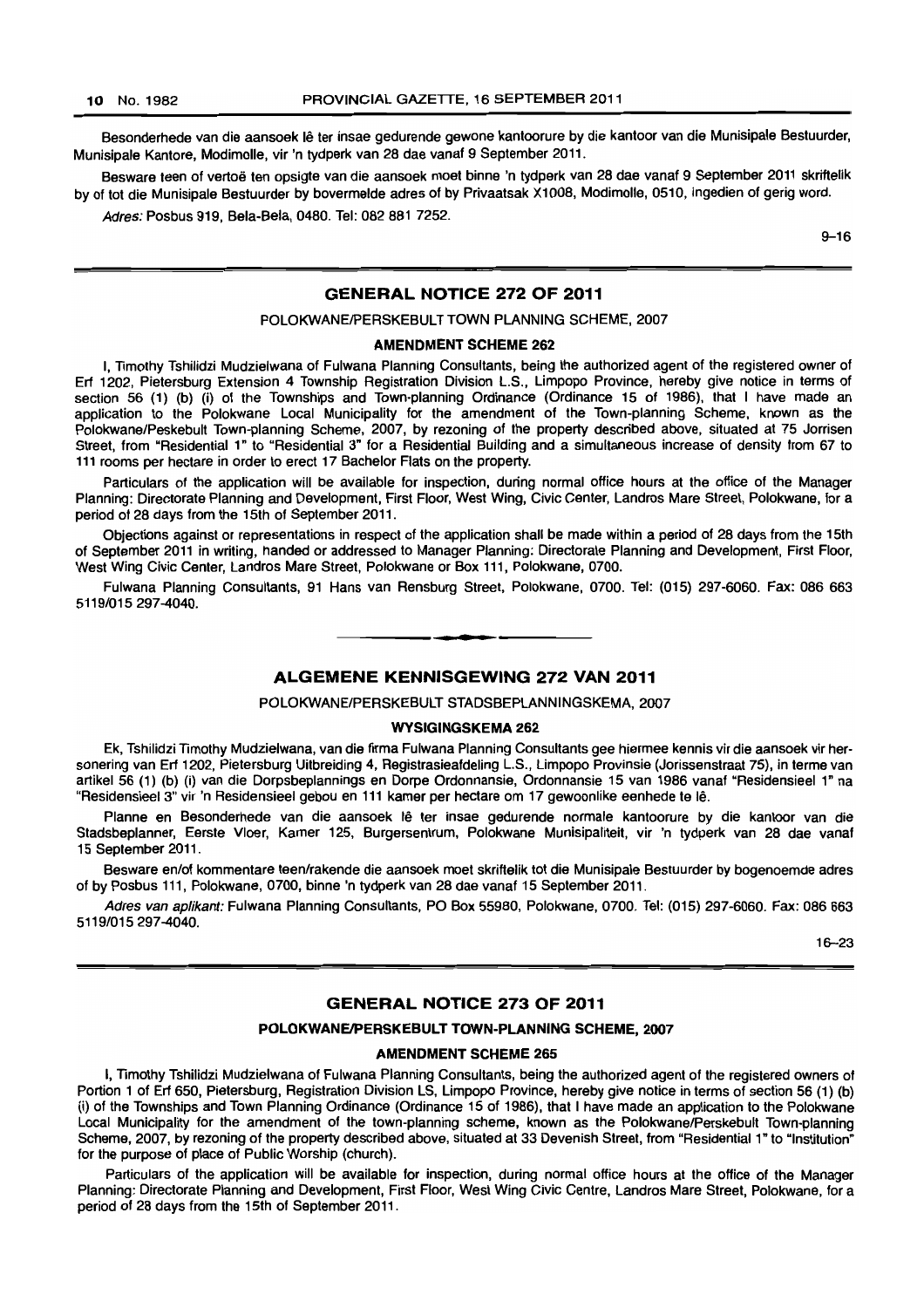Objections against or representations in respect of the application shall be made within a period of 28 days from the 15th of September 2011, in writing, handed or addressed to Manager Planning: Directorate Planning and Development, First Floor, West Wing Civic Center, Landros Mare Street, Polokwane, or Box 111, Polokwane, 0700.

Address of the Applicant: Fulwana Planning Consultants, 91 Hans van Rensburg Street, Polokwane, 0700. Tel: (015) 297-6060. Fax: 086663 5119/(015) 297-4040. **I.** 

#### **ALGEMENE KENNISGEWING 273 VAN 2011**

# **POLOKWANEIPERSKEBULT STADSBEPLANNINGSKEMA, 2007**

#### **WYSIGINGSKEMA 265**

Ek, Tshilidzi Timothy Mudzielwana, van die firma Fulwana Planning Consultants gee hiermee kennis vir die aansoek vir hersonering van Gedeelte 1 van Erf 650, Pietersburg, Registrasie Afdeling LS, Limpopo Provinsie, by Devenishstraat No. 33, in terme van artikel 56 (1) (b) (i) van die Dorpsbeplannings en Dorpe Ordonnansie, Ordonnansie 15 van 1986, vanaf "ResidensieeI1" na "Institution" vir die kerk gebou.

Planne en besonderhede van die aansoek lê ter insae gedurende normale kantoorure by die kantoor van die Stadsbeplanner, Eerste Vloer, Kamer 125, Burgersentrum, Polokwane Munisipaliteit, vir 'n tydperk van 28 dae vanaf 15 September 2011.

Besware en/of kommentare teen/rakende die aansoek moet striktelik tot die Munisipale Bestuurder by bogenoemde adres of by Posbus 111, Polokwane, 0700, binne 'n tydperk van 28 dae vanaf 15 September 2011.

Adres van die Applikant: Fulwana Planning Consultants, 91 Hans van Rensburg Street, Polokwane, 0700. Tel: (015) 297-6060. Fax: 086 663 5119/(015) 297-4040.

16-23

### **GENERAL NOTICE 274 OF 2011**

#### **POLOKWANEIPERSKEBULT AMENDMENT SCHEME 264**

NOTICE OF APPLICATION FOR THE AMENDMENT OF THE POLOKWANE/PERSKEBULT TOWN-PLANNING SCHEME, 2007, IN TERMS OF SECTION 56 (1) (b) (i) OF THE TOWN-PLANNING AND TOWNSHIPS ORDINANCE, 1986 (ORDINANCE No. 15 OF 1986)

Duzilux CC Town Planners and Project Management Consultants, being the authorised agent of the owner of Portion 2 of Erf 130, Pietersburg, situated at 18 Church Street, do hereby give notice in terms of section 56 (1) (b) (i) of the Town-planning and Townships Ordinance (Ordinance 15 of 1986), that I have applied to the Polokwane Municipality for the amendment of the Polokwane/Perskebult Town-planning Scheme, 2007, for the rezoning of above site from "Residential 1" to "Business 2" for office use.

Particulars of the application will lie for inspection during normal office hours at the office of the Manager: Planning: Directorate Planning and Development, First Floor, West Wing, Civic Centre, Landros Mare Street, Polokwane, for a period of 28 days from 16 September 2011.

Objections to or representations in respect of the application must be lodged with or made in writing to the Manager: Spatial Planning and Land Use Management, at the above address or at: P.O. Box **111,** Polokwane, 0700, within a period 28 days from 16 September 2011.

Address of agent: Duzilux CC Town Planners and Project Management Consultants, P.O. Box 1305, Springs, 1560. Cell: 073 4527 172. Fax: 086 718 2333.

**• •** 

#### **ALGEMENE KENNISGEWING 274 VAN 2011**

#### **POLOKWANEIPERSKEBULT WYSIGINGSKEMA 264**

KENNISGEWING VAN DIE AANSOEK OM DIE WVSIGING VAN DIE POLOKWANE/PERSKEBULT-DORPS-BEPLANNINGSKEMA, 2007, INGEVOLGE ARTIKEL 56 (1) (b) (i) VAN DIE ORDONNANSIE OP DORPSBEPLANNING EN DORPE, 1986 (ORDONNANSIE No. 15 VAN 1986)

Duzilux CC Town Planners and Project Management Consultants, synde die gemagtigde agent van die eienaar van Gedeelte 2 van Erf 130, Pietersburg, geleë te Kerkstraat 18, gee hiermee ingevolge artikel 56 (1) (b) (i) van die Ordonnansie op Dorpsbeplanning en Dorpe, 1986 (Ordonnansie 15 van 1986), kennis dat ek by die Polokwane Munisipaliteit, aansoek gedoen het vir die wysiging van die Polokwane/Perskebult-dorpsbeplanningskema, 2007, deur die hersonering van bg. eiendom vanaf "Residensieel 1" na "Besigheid 2" vir kantoorgebruik.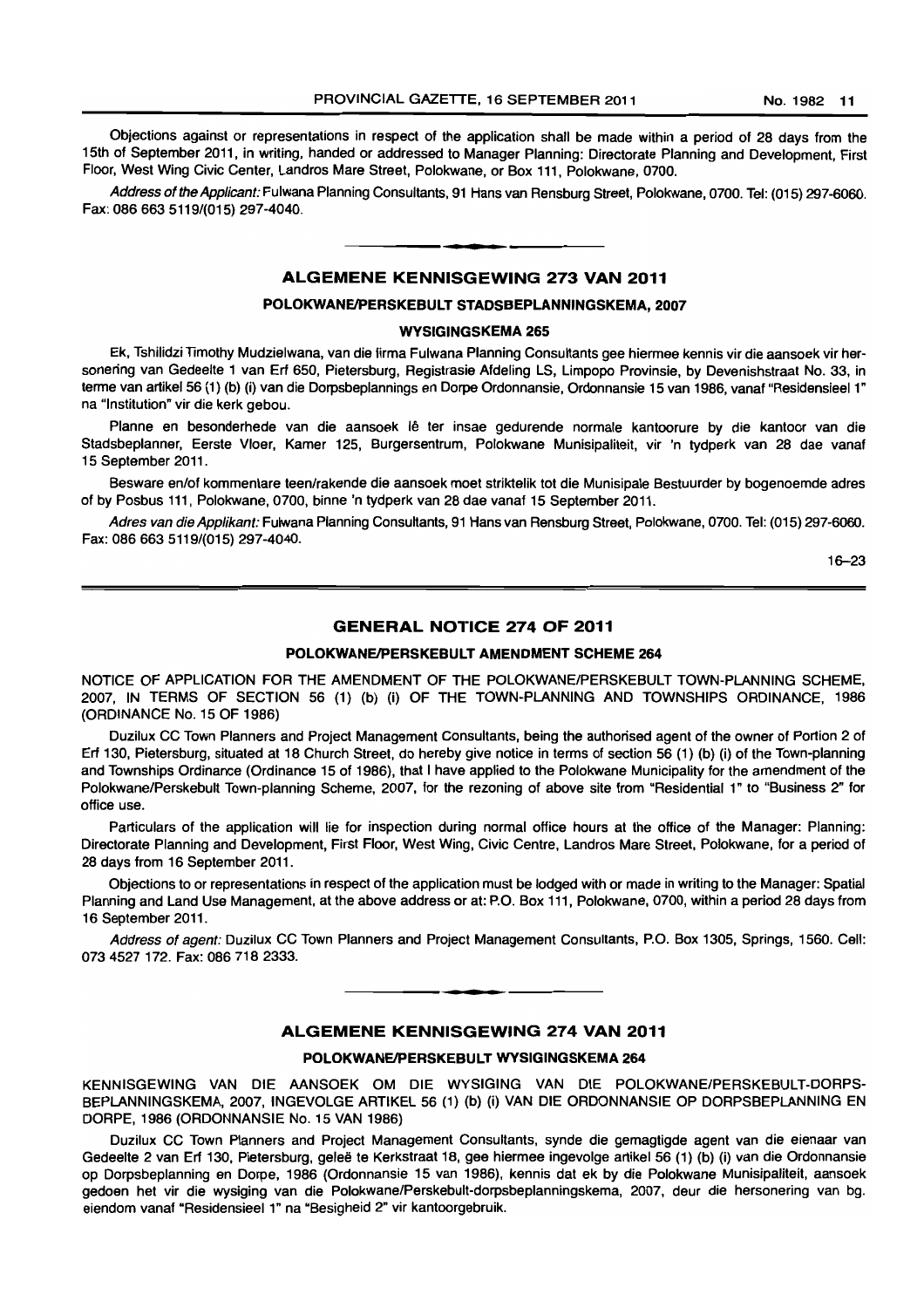Besonderhede van die aansoek lê ter insae gedurende gewone kantoorure by die Bestuurder: Beplanning: Direktoraat Beplanning en Ontwikkeling, Eerste Vloer, Burgersentrum, Landdros Marestraat, Polokwane, vir 'n tydperk van 28 dae vanaf 16 September 2011.

Besware teen of vertoë ten opsigte van die aansoek moet binne 28 dae vanaf 16 September 2011 skriftelik by of tot die Bestuurder: Beplanning: Direktoraat Beplanning en Ontwikkeling, by onderstaande adres of by Posbus 111, Polokwane, 0700, ingedien of gerig word.

Adres van agent: Duzilux CC Town Planners and Project Management Consultants, Posbus 1305, Springs, 1560. Sel: 073 4527 172. Faks: 086 718 2333.

16-23

#### GENERAL NOTICE 275 OF 2011

#### POLOKWANE/PERSKEBULT AMENDMENT SCHEME 261

Planning Concept being the authorised agent of the owner of Erf 2202, Pietersburg, hereby give notice in terms of section 56 (1) (b) (i) of the Town-planning and Townships Ordinance (Ordinance 15 of 1986), that I have applied to the Polokwane Municipality for the amendment of the Polokwane/Perskebult Town-planning Scheme, 2007, for the rezoning of the abovementioned properties situated at 54 Devenish Street, from Special for Overnight Accommodation subject to conditions as contained in Annexure 250 to Institution.

Particulars of the application will lie for inspection during normal office hours at the office of the Manager Planning: Directorate Planning and Development, First Floor, West Wing Civic Centre, Landdros Mare Street, Polokwane, for a period of 28 days from 16 September 2011.

Objections to or representations in respect of the application must be lodged with or made in writing to the underneath address or to the offices of the Manager Planning: Directorate Planning and Development, First Floor, Civic Centre, Landdros Mare Street, or Box 111, Polokwane, 0700, within a period of 28 days from 16 September 2011.

Address of agent: Planning Concept, Box 15001, Flora Park, Polokwane, 0699. . **-.** 

#### ALGEMENE KENNISGEWING 275 VAN 2011

#### POLOKWANE/PERSKEBULT-WYSIGINGSKEMA 261

Planning Concept synde die gemagtigde agent van die eienaar van Erf 2202, Pietersburg, gee hiermee ingevolge artikel 56 (1) (b) (i) van die Ordonnansie op Dorpsbeplanning en Dorpe (Ordonnansie 15 van 1986) kennis dat ek by die Polokwane Munisipaliteit aansoek gedoen het vir die wysiging van die Polokwane/Perskebult Dorps Beplanningskema, 2007, deur hersonering van die eiendomme gelee te Devenishstraat 54, vanaf Spesiaal vir Oornag Akkommodasie onderwopre aan voorwaardes soos vervat in Bylaag 250 na Inrigting.

Besonderhede van die aansoek lê ter insae gedurende gewone kantoorure by die kantoor van die Bestuurder: Beplanning, Direktoraat Beplanning en Ontwikkeling, Eerste Vloer, Burgersentrum, Landros Marestraat, Polokwane, vir 'n tydperk van 28 dae vanaf 16 September 2011.

Besware teen of vertoë ten opsigte van die aansoek moet binne 28 dae vanaf 16 September 2011 skriftelik by of tot die Bestuurder: Beplanning, Direktoraat Beplanning en Ontwikkeling by onderstaande adres of by Posbus 111, Polokwane, 0700, ingedien of gerig word.

Adres van agent: Planning Concept, Posbus 15001, Flora Park, Polokwane, 0699.

16-23

#### GENERAL NOTICE 276 OF 2011

### REMOVAL OF RESTRICTIONS ACT, 1967 (ACT 84 OF 1967)

#### THE AMENDMENT, SUSPENSION OR REMOVAL OF THE CONDITIONS OF TITLE OF ERF 8222 SESHEGO-A

It is hereby notified that application has been made in terms of section 3 (1) of the removal of Restrictions Act, 1967 by the firm Fulwana Planning Consultations for the amendment, suspension or removal of the conditions of title of Erf 8222, Seshego-A (Condition 1) to be utilised for Residential purposes (Residential 3).

The application and the relevant documents are open for inspection at the offices of the Director- General: Limpopo Province, Department of Cooperative Governance, Human Settlements and Traditional Affairs, Landros Mare Street. Polokwane, for 28 days form the 15th of September 2011.

Objections to the application must be lodged with or made in writing to the Director-General, Department of Cooperative Governance. Human Settlements and Traditional Affairs, Limpopo Province, at the above address or at Private Bag X9485, Polokwane, 0700, for a period of 28 days from the 15th of September 2011.

Address of authorised agent. Fulwana Planning Consultants, P.O. Box 55980, Polokwane, 0700. Tel: (015) 297-6060. Fax: 086 663 5119/015 297 4040.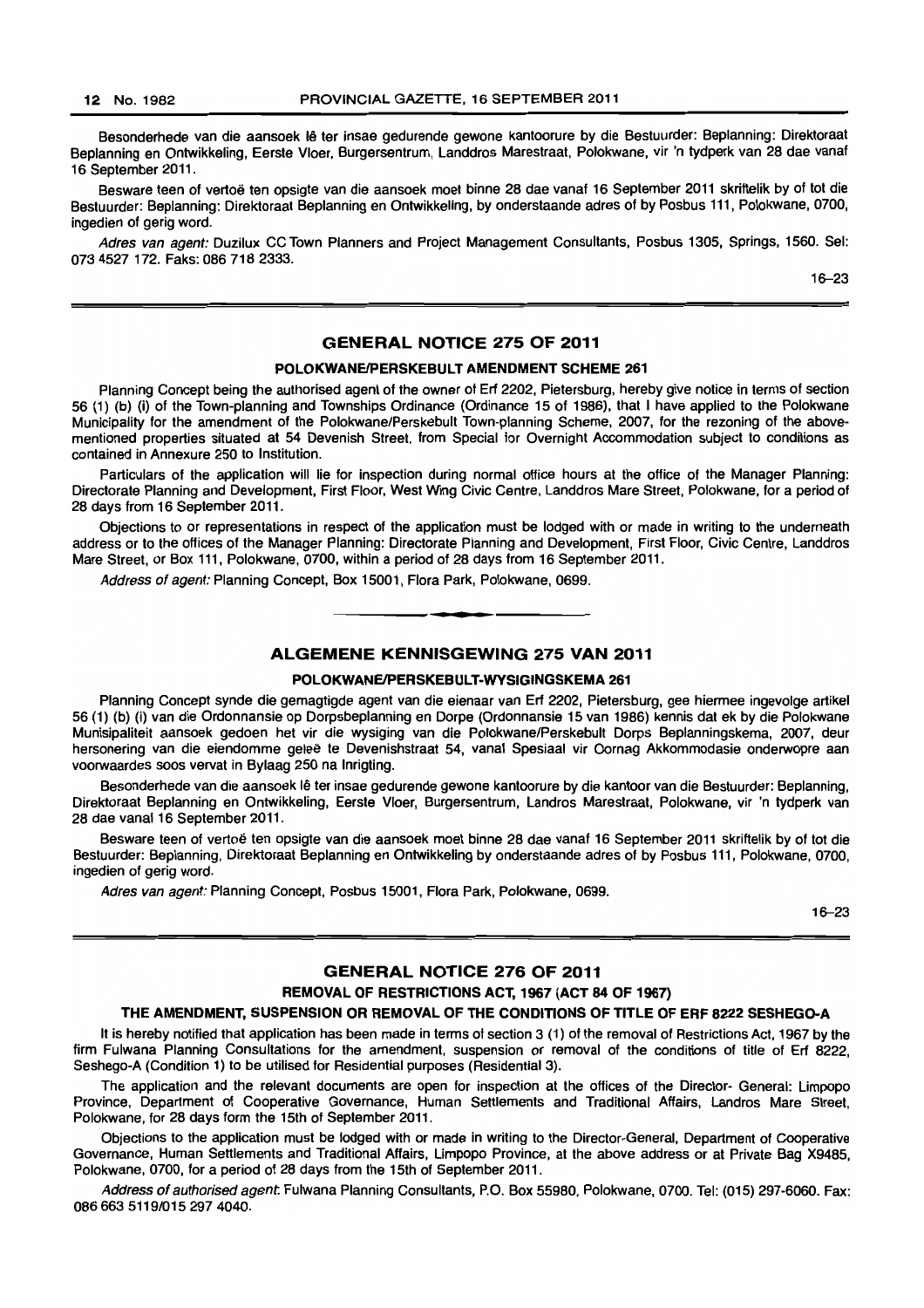#### ALGEMENE KENNISGEWING 276 VAN 2011 WET OP OPHEFFING VAN BEPERKINGS, 1967 (WET 84 VAN 1967) DIE WYSIGING, OPSKORTING OF OPHEFFING VAN DIE TITELVOORWAARDES VAN ERF 8222 SESHEGO-A

Hiermee word bekend gemaak dat ingevolge die bepalings van artikel 3 (1) van die Wet op Opheffing van Beperkings, 1967, aansoek gedoen is deur die firma Fulwana Planning Consultants vir die wysiging, opskorting of opheffing van die titelvoorwaardes van Erf 8222, Seshego-A, ten einde dit moontlik Ie maak om die erwe vir hoer digtheid residensiele doeleindes Ie gebruik.

Die aansoek en die betrokke dokumente lê ter insae in die kantoor van die Direkteur-Generaal: Limpopo Provinsie, Plaaslike Regering en Behuising, Landros Marestraat, Polokwane, en die ondergetekende vir 'n tydperk van 28 dae vanaf 15 September 2011.

Besware teen die aansoek kan skriftelik by die Direkteur-Genaraal: Limpopo Provinsie, Plaaslike Regering en Behuising by bovermelde adres of Privaatsak X9485, Polokwane, 0700, ingedien en moet die kantoor vir 'n tydperk van 28 dae vanaf 15 September 2011.

Adrers van gemagtigde agent: Fulwana Planning Consultants, Posbus 55980, Polokwane, 0700. Tel: (015) 297-6060. Fax: 0866635119/0152974040.

16-23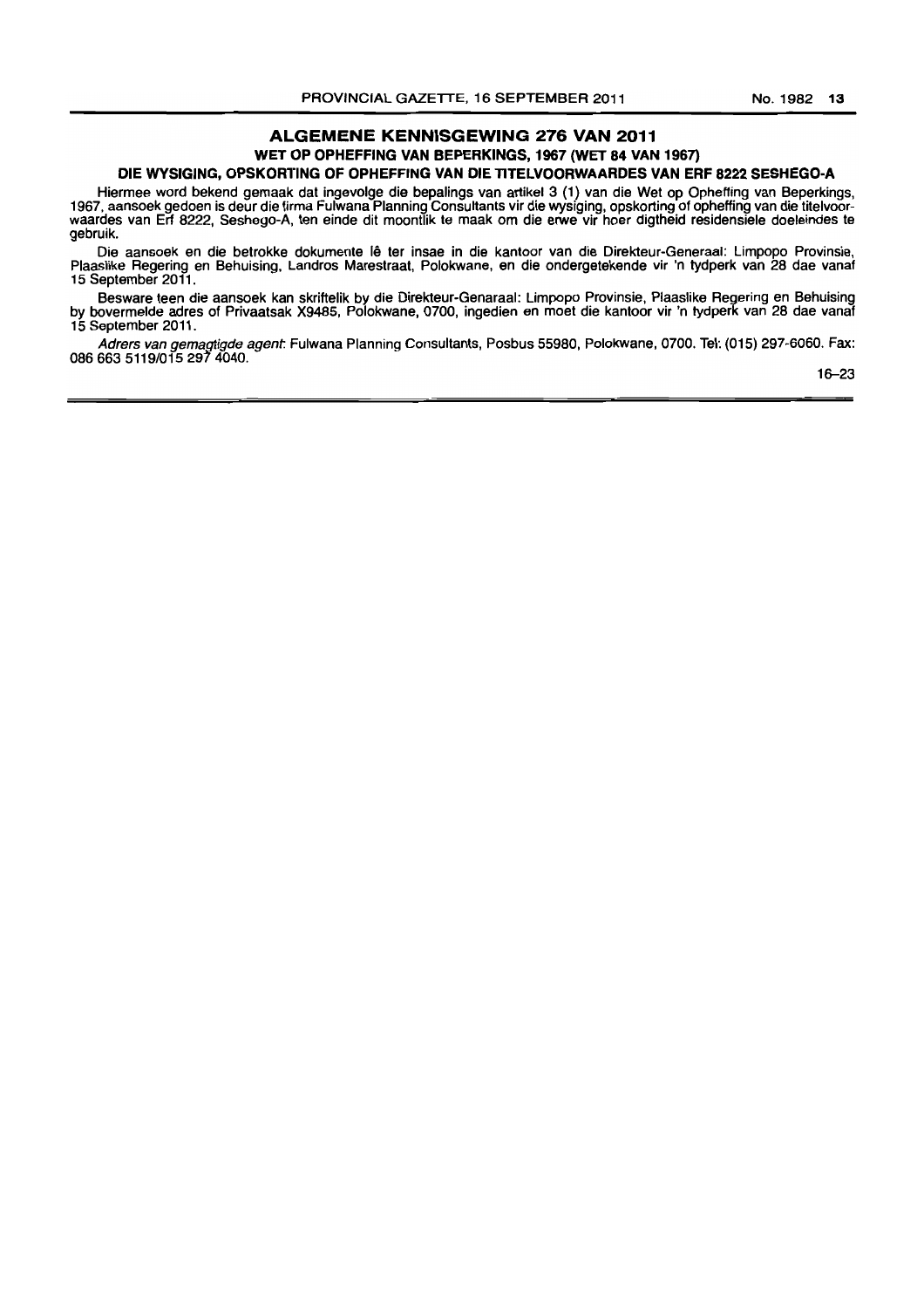# GENERAL NOTICE 268 OF 2011

#### NOTICE OF LAND DEVELOPMENT AREA APPLICATION.

Northplan Town & Regional Planners CC has lodged an application in terms of the Development Facilitation Act 1995 for the establishment of a land development area and subdivision of land in terms of section 31 of the said act on Portion 386 of the farm Sterkloop 688 LS. (Proposed Township Ivypark extension 53)

The development will consist of 2 erven. Ert 1 is 0,1 ha and zoned for Existing Public road to fit in with the existing street pattern of the area and ert 2 is 3,92 ha zoned Business 2 to accommodate an office development of 21 000m2 GLFA on the ert or an office and retail development of 10 000m2 GLFA for each land use on the ert.

The relevant plans documents and information are available for inspection at Hensa Towers c/o Market and Rabe streets, office no. *323/324,* Polokwane and the land development applicant for a period of 21 days from 9 September 2011.

The application will be considered at a Tribunal hearing to be held at Golden Pillow - 57 Thabo Mbeki Street on 8 December 2011 at 10:00 and the pre-hearing conference will also be held at Golden Pillow on 17 November 2011 at 10:00

Any person having an interest in the application should please note:

- 1) You may within a period of 21 (twenty one) days from the date of the first publication of this notice, provide the Designated Officer and land development applicant with your written representation in support of the application or any other written representation not amounting to an objection, in which case you are not required to attend the tribunal hearing or
- 2) If your comments constitute an objection to any aspect of the land development application, you must appear in person or through a duly authorised representative before the Tribunal at the pre-hearing conference. Any written objection or representation must state the name and address of the person or body making the objection or representation, the interest that such person or body has in the matter, and the reasons for the objection or representation, and must be delivered to the Designated Officer and Land Development Applicant at his or her address set out below within the said period of 21 days.

You may contact the designated officer if you have any queries at office no 323/324 Hensa Towers c/o Market and Rabe streets, Polokwane or Private Bag X 9485, Polokwane 0700, tel (015) 284 5354 or e-mail: NetshitomboniHT@limdlgh.gov.za

LAND DEVELOPMENT APPLICANT: Northplan Town & Regional Planners, 19 b Hans van Rensburg Street, PO Box 55425 Polokwane, 0700 Tel. (015) - 291 4265 . **- .** 

#### ALGEMENE KENNISGEWING 268 VAN 2011

#### KENNISGEWING VAN GRONDONTWIKKELINGSGEBIEDAANSOEK

Noordplan Stads & Streekbeplanner BK het 'n aansoek geloods in terme van die Wet op Ontwikkelingsfasilitering, 1995 vir die vestiging van 'n grondontwikkelingsgebied en onderverdeling van grond in terme van artikel 31 van genoemde wet op Gedeelte 386 van die plaas Sterkloop 688 LS. (Voorgestelde Dorp Ivypark uitbreiding 53)

Die ontwikkeling sal bestaan uit 2 erwe. Ert 1 is 0,1 ha groot en die sonering is Bestaande Openbare pad om in te pas by die bestaande staat patroon van die gebied. Ert 2 is 3,92 ha groot en die sonering is Besigheid 2 om voorsiening te maak vir 'n kantoor ontwikkeling van 21 000m<sup>2</sup> B.V.V.O op die erf of vir 'n kantoor en besigheid ontwikkeling van 10 000m2 B.V.V.O vir elke grondgebruik op die ert.

Die betrokke planne, dokumente en inligting is ter insae beskikbaar te kantoor *323/324* Hensa Towers *hlv* Mark en Rabe straat, Polokwane en by die Grondontwikkelings applikant vir 'n tydperk van 21 dae vanaf 9 September 2011. Die aansoek sal oorweeg word tydens 'n Tribunaalverhoor wat gehou sal word te Golden Pillow - 57 Thabo Mbeki

Street) op 8 Desember 2011 om 10hOO en die voorverhoor samesprekings sal ook gehou word te Golden Pillow op 17 November-2011 om 10hOO.

Enige persoon wat 'n belang het by die aansoek, moet asseblief kennis neem:

- 1) U mag binne 'n tydperk van 21 dae vanaf die eerste publikasie van hierdie kennisgewing, die Aangewese Beampte en Grondontwikkelings applikant skiftelik van u vertoë of ondersteuning of enige ander kommentaar wat nie 'n beswaar is voorsien in welke geval nie vereis word dat u die verhoor moet bywoon nie, of
- 2) Indien u kommentaar neerkom op 'n beswaar met betrekking tot enige aspek van die grondontwikkelingsaansoek, moet u persoonlik of u verteenwoordiger, voor die Tribunaal verskyn by die voorverhoor konferensie op die datum hierbo vermeld. Enige geskrewe beswaar of vertoe moet die naam en adres van die persoon of liggaam meld wat die beswaar of voorlegging maak, die belang wat sodanige persoon of liggaam by die saak het, vermeld, en die redes vir die beswaar of vertoë en moet binne die 21 dae ingedien word by die Aangewese beampte en grondontwikkelings applikant by sy of haar adres wat hieronder genoem word.

U mag in aanraking kom met die Aangewese beampte indien u enige navrae het by kantoor *323/324* Hensa Towers *h/v*  Mark en Rabe straat, Polokwane of Privaat Sak X 9485, Polokwane 0700, tel 015 284 5354 en e-pos: NetshitomboniHT @limdlgh.gov.za

GRONDONTWIKKELINGS APPLIKANT: Noordplan Stads & Streekbeplanners, Hans van Rensburgstraat 19 b I Posbus 55425, Polokwane 0700, (015) 2914265

(9 & 16 Sept))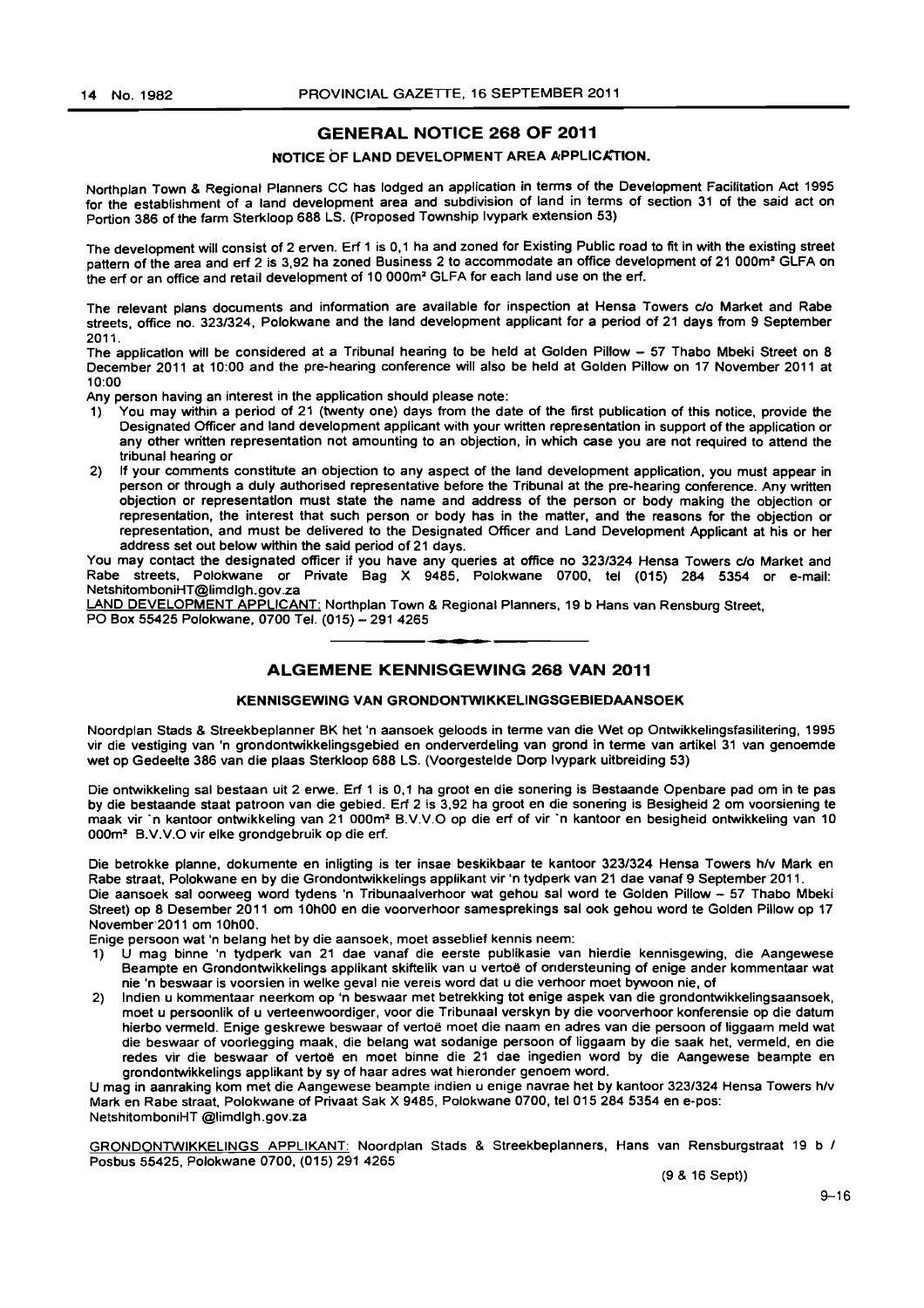#### GENERAL NOTICE 269 OF 2011

#### NOTICE OF LAND DEVELOPMENT AREA APPLICATION

#### [Regulation 21 (1 0) of the Development Facilitation Regulations in terms of the Development Facilitation Act, 1995 (Act No. 67 of 1995)

Geoffrey Charles Underwood and/or Petrus Jacobus Buys lodged an application on behalf of Matome Maponya Investments (Pty) Ltd in terms of the Development Facilitation Act, 1995 for the establishment of a land development area on: Erf 7119, Pietersburg Extension 28 with respect to additional land use rights to be promulgated by means of a proposed Amendment Scheme and Annexure to the Polokwane/Perskebult Town Planning Scheme, 2007, together with concurrent applications for the suspension of certain restrictive conditions, in the title deed of the aforementioned property, as well as the suspension of certain provisions of the Development Facilitation Act, 1995 (Act No. 67 of 1995).

The development will consist of the following: Erf 7119, Pietersburg Extension 28, Registration Division L.S., Limpopo and comprises an application to amend the Polokwane/Perskebult Town Planning Scheme, 2007 in terms of the Development Facilitation Act, Act 67 of 1995 by the change in land use rights (rezoning) of Erf 7119, and Pietersburg Extension 28 to "Special" with conditions to allow for offices as well as retail and residential components. The following the specific land use rights applied for under a "Special" zoning: Uses Permitted: Offices, medical consulting rooms, places of amusement, places of refreshment, places of instruction, restaurants, retail trade, service industry. shops, residential; Floor Area Ratio: 1,0; Maximum Height: 8 storeys plus basement parking; Coverage: 65%; Parking: one (1) to four (4) parking spaces per dwelling unit or 100 m<sup>2</sup> of gross leasable floor area depending on the specific use.

The relevant plan(s), document(s) and information are available for inspection at the offices of the Designated Officer, Office no. 323. Hensa Towers, c/o. Rabe and Landdros Mare Streets, Polokwane and the offices of the Land Development Applicant, as stated below for a period of 21 days from 9 September 2011.

The application will be considered at a Tribunal Hearing to be held at the Mawetse Fine Dining Restaurant. 54 Jorissen Street, Polokwane on 24 November 2011 at 10:00 and the Pre-Hearing Conference will be held at the Mawetse Fine Dining Restaurant, 54 Jorissen Street, Polokwane on 21 October 2011 at 10:00.

Any person having an interest in the application should please note:

- 1. You may within a period of 21 (twenty one) days from the date of the first publication (Le., 9 September 2011) of this notice, provide the Land Development Applicant with your written representation in support of' the application or any other written representation not amounting to an objection, in which case you are not required to attend the tribunal hearing, or
- 2. If your comments constitute an objection to any aspect of the land development application, you must appear in person or through a duly authorized representative before the Tribunal at the pre-hearing conference.

Any written objection or representation must state the name and address of the person or body making the objection or representation, the interest that such person or body has in the matter, and the reasons for the objection or representation, and must be delivered to the Designated Officer and Land Development Applicant at his or her addresses set out below within the said period of 21 days.

You may contact the DeSignated Officer, Mr. H.T Netshitomboni, if you have any queries at Office no. 323, Hensa Towers, c/o. Rabe and Landdros Mare Streets, Polokwane or Private Bag X 9485, Polokwane 0700, Tel. 015284 5000 and e-mail: netshitomboniht@limdlgh.gov.za. or the representative of the Land Development Applicant. Mr. Pierre Buys, of Pieterse, Du Toit & Associates CC, Town and Regional Planners, P O Box 11306, Bendor Park, 0713 or Concilium Building, 118 Gen. Beyers Street, Welgelegen, Polokwane, 0699, Tel. 015 2974970/1, Fax: 0152974584.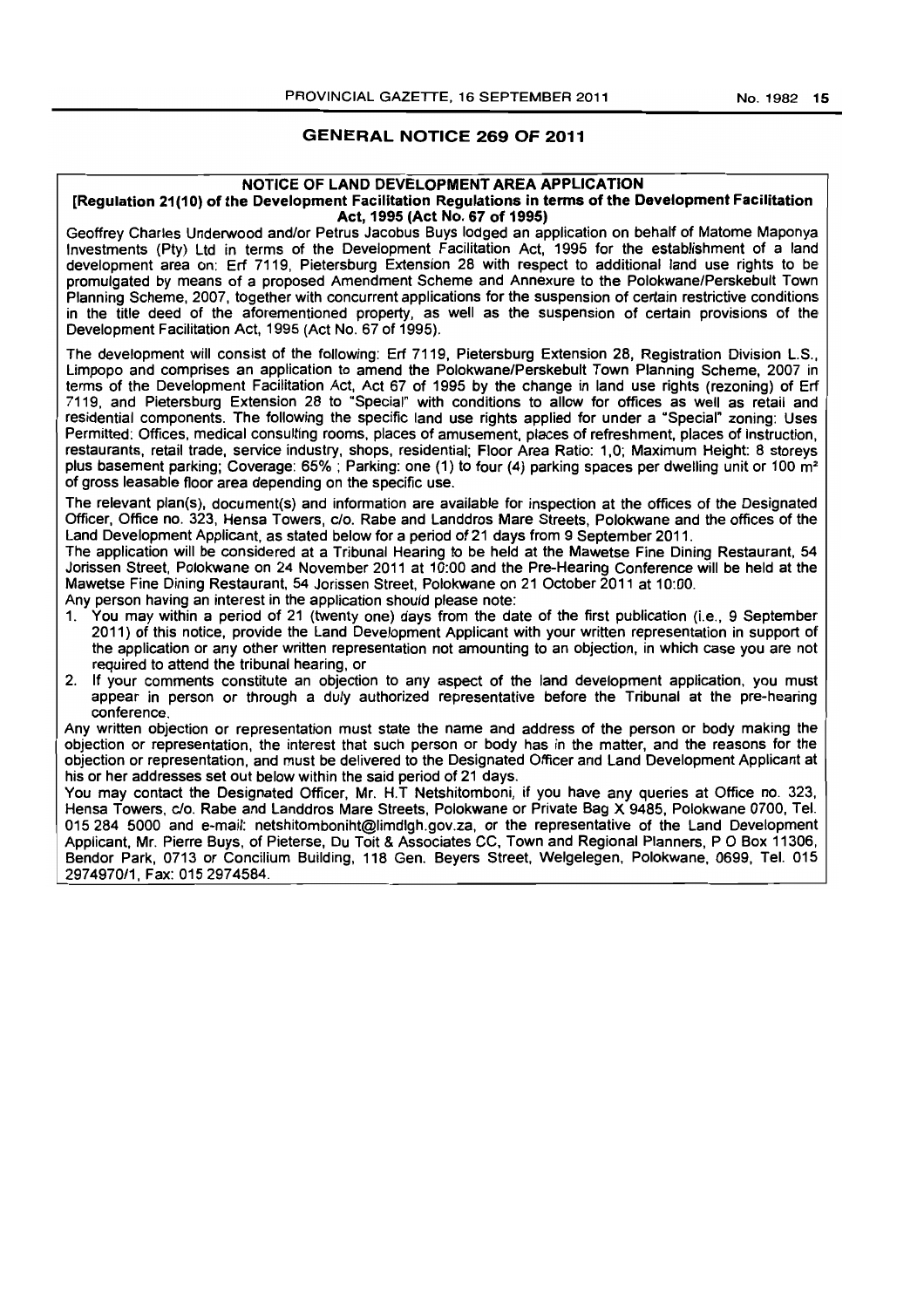#### **GENERAL NOTICE** 269 **OF** 2011

#### TSEBISO VA KGOPELO VA TIKOLOGO VA TLHABOLLO VA LEFASE [Molawana 21(10) wa Melawana ya Kgokaganyo ya Tlhabollo go ya ka Molao wa Kgokaganyo ys Tlhabollo, 1995 (Molao No. 67 wa 1995)

Geoffrey Charles Underwood le/gobaPetrusJacobus Buys badirilekgopelolegatong la MatomeMaponya Investments (pty) Ltd go ya ka MolaowaKgokaganyoyaTlhabolio (Development Facilitation Act), 1995 go hlomatikologoyatlhabolloyalefase go: Setsha 7119, Pietersburg Extension 28 mabapi le<br>ditokelotšatlaleletšotšatšhomišoyalefasetšediphatlalatšwago ka sebopegosa Amendment Scheme se ditokelotšatlaleletšotšatšhomišoyalefasetšediphatlalatšwago ka sebopegosa Amendment Scheme se<br>sešišinywago le Go FetolaPolokwane/Perskebult Town Planning Scheme, 2007, gommogo le sešišinywago Ie Go FetolaPolokwane/Perskebult Town Planning Scheme, 2007, dikgopelotseditlalatelagotsa go fegwagamabaka a arileng a athibelago go lengwalo la bong (title deed) la thoto ye go boletswego ka yona, gammogo Ie go

fegwagaditemanatsedingwetsaMolaowaKgokaganyoyaTlhabollo, 1995 (Molao No. 67 wa 1995).

Tlhabollo e tlaakaretsatsedilatelago: Setsha 7119, Pietersburg Extension 28, Registration Division L.S., Limpopo gomme e na Ie kgopeloya go fetolaPolokwane/Perskebult Town Planning Scheme, 2007 go ya ka MolaowaKgokaganyoyaTlhabollo, Molao 67 wa 1995 ka go diradiphetogo go ditokelotsatshomisoyalefase  $($ rezoning) la Setsha 7119, le Pietersburg Extension 28 go ya go dumelelagokagoyamafelo a diofisi, mabenkele Ie bodulo.

TSedilatelagokeditokelotsedirilengtsatshomisoyalefasetsedidiretswegokgopelo ka tlasega "Special" zoning: TShomiso ye e dumeletswego: Diofisi, diphapositsadingaka, mafelo a boithabiso, mafelo a dilapolosi, mafelo a tlhahlo, diresturente, mabenkele a magolo, intasteriyatirelo, mabenkele a mannyane, bodulo; Ratio yaBoalobjaLebato: 1,0; MaksimamowaBogodimo: Mabato a hlatlaganego a 8 gammogo Ie parking ya ka fasegamabu; Boalo: 65% ; Lefelo la go phakadikoloi: Ie tee (1) go isa go a mane (4) bakengsabodulobjobongwe le bjobongwegoba 100 m<sup>2</sup> yapalomokayaboalobjobo ka hirwagobjalebato go ya le gore le tlošomišetšwa eng.

Dipolane, dingwalwa le tshedimošoyamalebadi ka lekolwadiofisingtšaMoofisiriyo a

SweregoMorerowo (Designated Officer), Office no. 323, Hensa Towers, magahlanong a MmilawaRabe Ie Landdros Mare, Polokwane le diofisingtšaModirakgopeloyaTlhabolloyaLefase, bja'kage e hlalositšwe ka mo fase mo nakongyamatsatsi a 21 go tioga ka di 9 September 2011.

Kgopelo e tlasekasekwaTheetsongyaLekgotla Ie letlaswarelwagoMawetse Fine Dining Restaurant. 54 Jorissen Street, Polokwane ka di 24 November 2011 ka 10:00 ebile go tlaswarwa le Khonferenseya Pele gaTheetsogonakuaMawetse Fine Dining Restaurant, 54 Jorissen Street, Polokwane ka di 21 October 2011 ka 10:00.

Mang Ie mangyo a nang Ie kgahlego go kgopelolemoga gore:

- 1. Mo pakeng ya matšatši a 21 (masomepedi-tee) go tloga ka letšatši la mathomo (ke gore, di 9 September 2011)la phatlalatšo ya tsebišo ye,o ka fa Modirakgopelo ya Tlhabollo ya Lefase lengwalo la ditshwaotshwao le le thekgago kgopelogoba ditshwaotshwao tše dingwe tšeo eseng dikganetšo, gomme mo mabakeng a bjalo o ka se gapeletšege go tsenela ditheetšo tša lekgotla, goba
- 2. Geditshwaotshwaotšagagodiganetšana le e nngweyadintlhatšakgopeloyatlhabolloyalefase, o swanetše go tswelela ka sebele, goba 0 romelemoemediyo afilwengmaatla, pelegalekgatla khonferenseng ya pele ga theetšo

Lengwalo le lengwe le lelengwe la kganetšo le swanetše go ba le leina le atereseyamothogobamokgatlowo o ganetšanago le kgopelo, kgahlegoyeomothogobamokgatlo o nang le yonamorerong ye, Ie mabaka a kganetso, gomme Ie swanetse go iswa go Moofisiriyo a

SweregoMorerowo (Designated Officer) Ie ModirakgopeloyaTlhabolloyaLefaseateresengyagagwe ye e hlaloswago ka mo fase mo nakong ye e beilwegoyamatsatsi a 21.

O ka ikopanya le Moofisiriyo o SweregoMorerowo, Mna. H.T Netshitomboni, ge o na le dipotšišokua Office no. 323. Hensa Towers, magahlanong a MmilawaRabe Ie Landdros Mare, Polokwanegoba Private Bag X9485, netshitomboniht@limdlgh.gov.za. gobamoemediwaModirakgopeloyaTlhabolloyaLefase, Mna. Pierre Buys, waPieterse, Du Toit & Associates CC, Town and Regional Planners, POBox 11306, Bendor Park, 0713 gobaConcilium Building, 118 Gen. Beyers Street. Welgelegen, Polokwane, 0699, Tel. 015 2974970/1, Fax: 015 2974584. s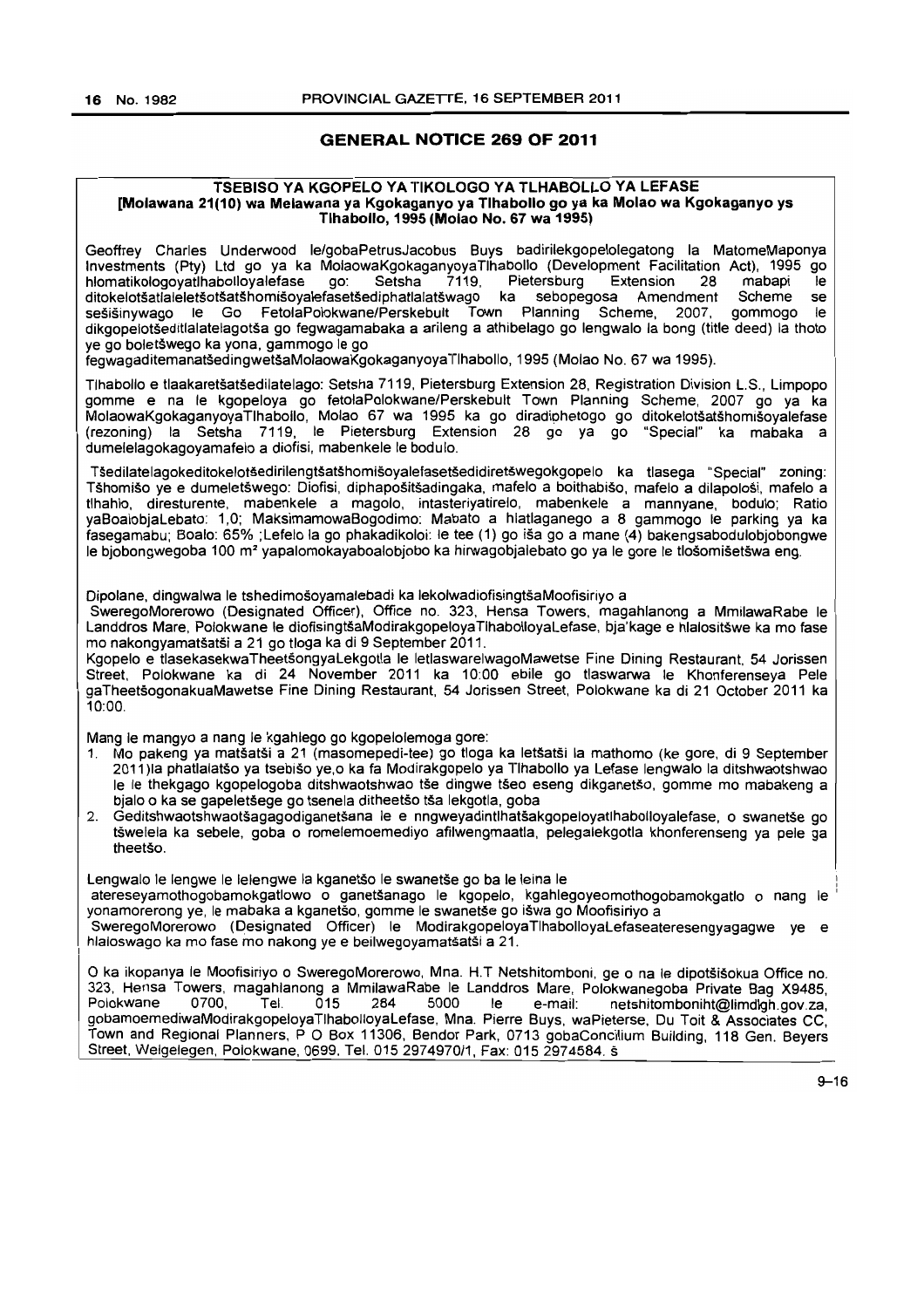#### GENERAL NOTICE 270 OF 2011

#### NOTICE OF LAND DEVELOPMENT AREA APPLICATION

#### (REGULATION 21 (10) OF THE DEVELOPMENT FACILITATION REGULATIONS IN TERMS OF THE DEVELOPMENT FACILITATION ACT, 1995)

Mavona Associates Development Consultants, PO BOX 727, Bendor 0713 on behalf of BAGP (on behalf Tshakhuma Community-the Land Development Applicant) has lodged an application for the establishment of a Land Development area in terms of the Development Facilitation Act, 1995 (Act 67 of 1995). The application is for the development of Conference, Heritage and Tourism Facilities on a portion of the farm Goedverwachting 19 LT and will consists of the following:

- $\triangleright$  5 luxury camp sites units with 2 x bedrooms, 2 x bathrooms, a kitchen, lounge and a patio with a braai area
- » 5 semi-luxury camp sites units with bedrooms, lounge, kitchens and bathrooms.
- $\geq$  10 basic camp sites units with a bedroom, lounge, kitchen and bathroom.
- » Conference centre
- » Paved pathways and parking
- » Gate house

The land use rights shall be controlled by Makhado Land Use Management Scheme, 2009.

The site of application is situated adjacent to Tshakhuma Village approximately 3 km north of the Tshakhuma Market (R524 between Makhado and Thohoyandou) and approximately 50km North-East of Makhado in the Makhado Municipal area, Vhembe District Municipality.

The relevant plans documents and information are available for inspection at C/o Rabe & Landdross Mare Street, Polokwane at the Land Development and the Land Development Application for a period of 21 days from 2 September 2011.

The application will be considered at a Tribunal Hearing to be held at Magwele Lodge at Tshakuma on 12 October 2011 at 10:00.

Any person having an interest in the application should please note:

- 1. You may within a period of 21 (twenty one) days from the date of the first publication of this notice, provide the land development application with your written objections or representations. Any Person who Intends appearing at the Tribunal Hearing must attend the hearing conference either personally or through his/her duly authorised representative; or
- 2. If your comments constitute an objection to any aspect of the land development application, you must appear in person or through a duly authorised representative before the Tribunal at the Pre-Hearing Conference.

Any written objection or representation must be delivered to the land development applicant at his or her address set out below within the said period of 21 days, and you may contact the Designated Officer jf you have any queries on Tel 015284 5000, Fax 015295 8170 and Email: netshitomboniht@limdlgh.gov.

Contact: IKhosa JD Madisha MI, PO Box 727 Bendor 0713 Tel: 0152975433, Cell *0785817466/083*  4902005, Fax 0866007119, Email: infomadc@telkomsa.net or mavona.jd@gmaiLcom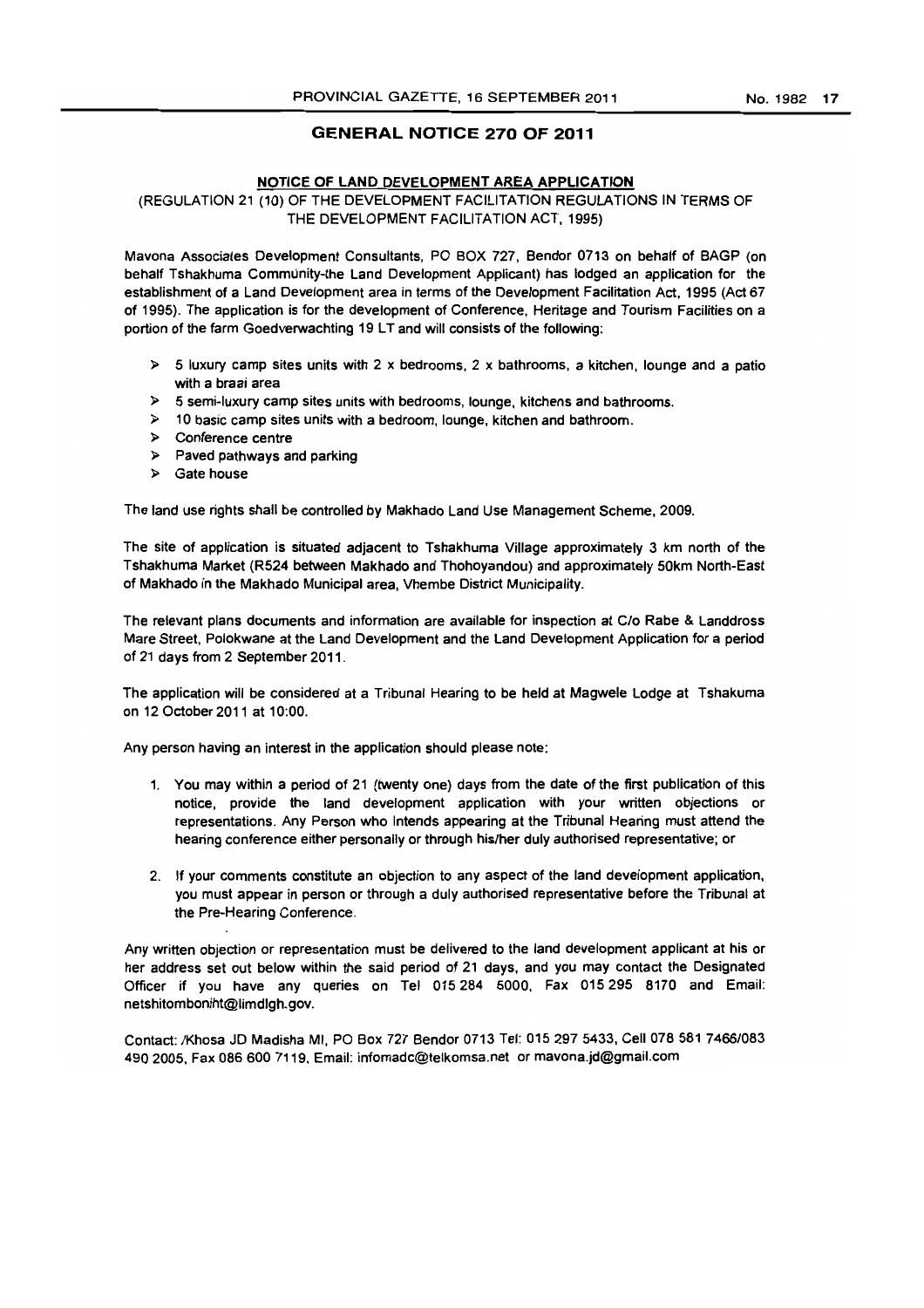#### **GENERAL NOTICE 270 OF 2011**

#### **NDIVHADZO VA KHUMBElO VAU KHWINIFHADZA SHANGO**

#### (REGULATION 21 (10) OF THE DEVELOPMENT FACILITATION REGULATIONS IN TERMS OF THE DEVELOPMENT FACILITATION ACT, 1995)

Vha Mavona & Associates Development Consultants, P.O. Box 727, Bendor 0713 vho imela vha ha BAGP (vhoimelaho tshitshavha tsha Tshakhuma-muhumbeli wau Khinifhadza Shango) vho dzhenisa khumbelo yau khwinifhadza shango vho ditika nga Development Facilitation Act ya nwaha wa 1995 (ACT 67 OF 1995). Khumbelo heyi ndiya u fhata fhethu ha Nyandadzo ya zwa Mvelelo, Vhusha na Zwayhuendela Mashango KHA tshipida tsha shango tsha Goedwachting 19 LT, fhethu afho hudo katelwa zwitevhelaho:

- $\geq$  Gammba thanu (5) dza mavhaivhai dzire na nndu dza u edela mbili (2), dza u tambela mbili (2), kitshi nthihi( 1}, lounge na fhethu ha u hotshela nama.
- ,. Gammba thanu (5) dza mavhaivhai thukhu dzirena nndu dzau edela, khithini, lounge na hau tambela
- >- Gammba dza fumi thukhwana dzire na nndu yau edela, khithini, lounge na hau tambela
- ). Holo yau tanganela
- $>$  Hudo katelwa na ndila dzo pheiviwaho khathihi na fhethu hau paka mimodoro
- Na Gate House

Kushumisele kwa tshipida tsha shango tsho bulwaho afho nntha ku do langwa nga vha Makhado Land Use Management Scheme tsha Nwaha wa 2009.

Tshipida Tsha shango tsho bulwaho afho nntha tshiwanalea ulivhana zwitentsi zwa Tshakhuma kha tshikhala tshilinganaho kilomithara tharu(3) ubva Makete wa Tshakhuma (vhukati ha bada YA R524 ubva doroboni ya Makhado uya khaya thohoyandou) na kha tshikhala tshilinganaho kilomithara dza 50 devhula vhukovhela ha dorobo ya Makhado kha tshipida tsha Masipala wa Makhado. Vhembe District Municipality.

Pulani Na zwidodombedzwa zwa tshipida tsha shango tsho bulwaho afho nntha zwikho wanalea doroboni ya Bulugwane ha Land Development C/o Rabe na Landros Mare Street hu itela thoduluso, Land Development Application iyo ido dzia maduvha a fumbili nnthi (21) ubva ngadzi 2 September 2011.

Khumbelo iyo ido dzhiwa Tribunal Hearing ine ido fharwelwa Magwele Lodge Tshakuma ngadzi 12 dza Khubvumedzi 2011 nga iri ya Fumi nga matsheloni.

Muthu munwe na munwe are na dzangalelo la khumbelo iyi u fanela udivha zwitevhelaho:

- 1. Khanedzo kana mbilaelo dza ndivhadzo iyi dzi fanela u iswa khavha khumbelo yau khwinifhadza husathu fhela maduvha afhiraho fumbili nnthi(21) ubva duvha Ie ndivhadzo eyi ya divhadzwa ngalo.
- 2. Muthu ane ado divhonadza Tribunal Hearing ana mbilaelo kana khanedzo u fanela uranga u di vhonadza Pre-Hearing nga ene mune kana otou rumela munwe.

Khanedzo KANA mbilaelo ya izwo zwo bulwaho afho nntha zwifanela urumeliwa khavhaha khumbelo yau khwinifhadza khathihi na diresi ya afho hune vhadzula hone husathu fhela maduvha a fumbili nnthi(21), kana vha kwame vha ofisiri nga nomboro dza Lutingo dza 0152845000, vha Fax kha nomboro ya 015 2958170 kana ya netshitomboniht@limdlgh.gov.za.

Vhanga kwama Khosa J.D Madisha M.I kana kha P.O. Box 727 Bendor 0713 kana vhafounela kha 015 297 5433 kana kha nomboro dza Thingo khwalwa dza 078 581 7400 kana 083 490 2005 kana kha Fax ya 086 600 7119 kana vharumela E-mail kha infomadc@telkomsa.net kana mavona.jd@gmail.com.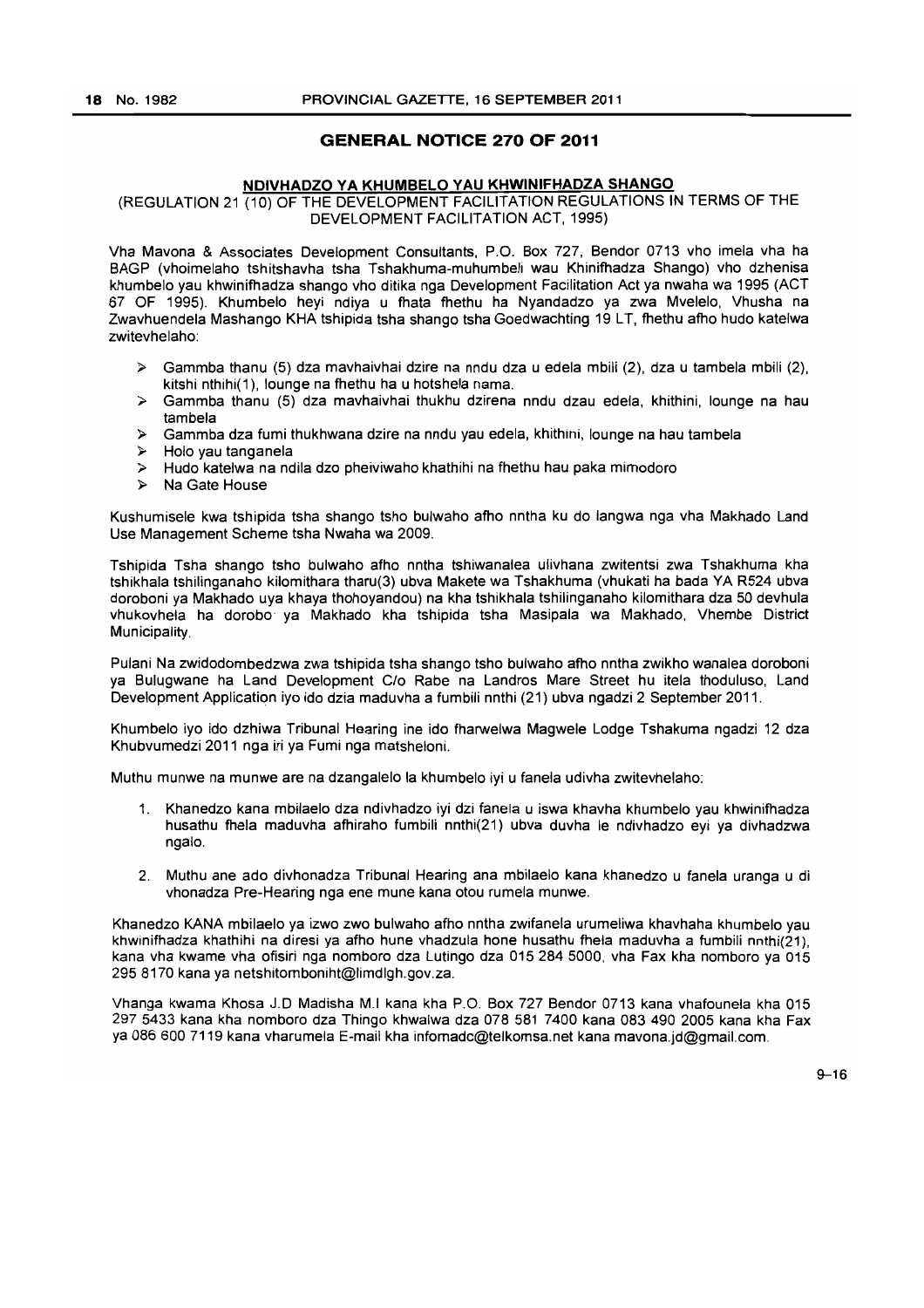# LOCAL AUTHORITY NOTICES PLAASLIKE BESTUURSKENNISGEWINGS

### LOCAL AUTHORITY NOTICE 279

#### GREATER TZANEEN MUNICIPALITY

#### TZANEEN AMENDMENT SCHEME 224

The Greater Tzaneen Municipality hereby in terms of the provisions of section 125 (1) of the Townplanning and Townships Ordinance, 1986 (Ordinance 15 of 1986), declares that it has approved an amendment scheme, being an amendment comprising the same land as included in the township Nkowankowa-A Extension 1.

Map 3 and the scheme clauses of the amendment scheme are filed with the Greater Tzaneen Municipality and are open for inspection at all reasonable times.

This amendment scheme is known as Tzaneen Amendment Scheme 224

#### C. MAMETJA, MunIcipal Manager, Civic Centre, Tzaneen. Notioo No.PD 1012011

#### DECLARATION AS AN APPROVED TOWNSHIP

In terms of section 111 (1) of the Town-Planning and Townships Ordinance, 1986 (Ordinance 15 of 1986), the Greater Tzaneen Municipality hereby declares the township of Nkowankowa-A Extension 1 to be an approved township, subject to the conditions as set out in the Schedule hereto:

#### **SCHEDULE**

CONDITIONS UNDER WHICH THE APPLICATION FOR TOWNSHIP ESTABLISHMENT IN TERMS OF THE PROVISIONS OF CHAPTER IV OF THE TOWN PLANNING AND TOWNSHIPS ORDINANCE, 1986 (ORDINANCE 15 OF 1986) ON PORTION 15 OF THE FARM MOHLABA'S LOCATION 567 LT, LIMPOPO PROVINCE BY THE GREATER TZANEEN MUNICIPALITY (HEREINAFTER REFERRED TO AS THE TOWNSHIP APPLICANT) HAS BEEN GRANTED.

#### CONDITIONS OF ESTABLISHMENT

#### 1.1 NAME

The name of the town shall be Nkowankowa-A Extension 1

#### 1.2 DESIGN

The township shall consist of erven and streets as Indicated on General Plan S.G. No. *A905/1994.* 

#### 1.3 DISPOSAL OF EXISTING CONDITIONS OF TITLE

All erven shall be made subject to existing conditions and servitudes, including the reservation of rights to minerals and real rights. but excluding the following, which do not affect the township:

- *"(2)* The withinmentioned area measuring *10511,4407* hectares, indicated *by* the figure A middle at river CDEFGH middle of river RSTU middle of river VWX at river abc excluding the figure defghi, as *will* more fully appear from diagram S G *188611999,* has been surveyed and is now known as minersl area 3, situated on the remainder of the farm Mohlaba's Location no 567 LT.
- (3) Cession of mineral srea 2 (a portion of mineral area 3), extent 1274,0949 hectares Certificate of minerai rights Issued in respect of all rights to minerals in and upon K4752/1999RM dated 22 September 1999."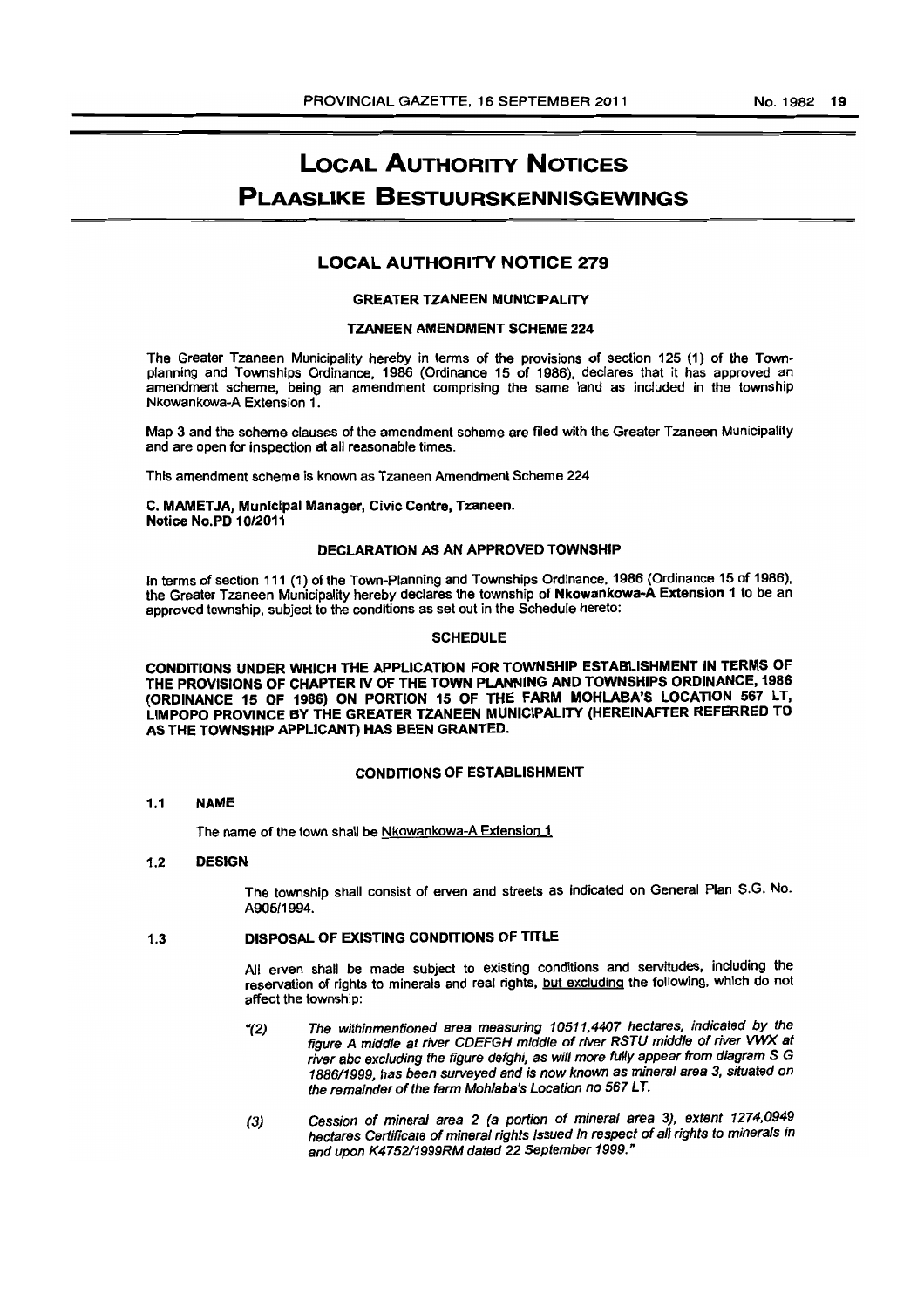#### 2. CONDITIONS OF TITLE

- 2.1 CONDITIONS IMPOSED IN TERMS OF THE STIPULATIONS OF THE TOWN PLANNING AND TOWNSHIPS ORDINANCE, 1966
	- 2.1.1 ALL ERVEN
	- 2.1.1.1 The erven are subject to a servitude 2m wide in favour of the Local Authority for infrastructural service purposes along any two boundaries other than a street boundary, provided that the local Authority may dispense with any such servitude.
	- 2.1.1.2 No buildings or other structure shall be erected within the aforesaid servitude area and no large-rooted trees shall be planted within the area of such servitude or within 2 metres thereof.
	- 2.1.1.3 The Local Authority shall be entitled to deposit temporarily on the land adjoining the aforesaid servitude such material as may be excavated during the course of construction, maintenance of such sewerage and stormwater mains and other works as it, in its discretion, may deem necessary and shall further be entitled to reasonable access to said land for the aforesaid purpose, subject to any damage done during the process of construction maintenance or removal of such sewerage mains and other works being made good by the Local Authority.
- 2.2 ERVEN 1728 1732

The erven are subject to the following condition:

2.2.1 The erf is subject to an electrical servitude in favour of the local authority as indicated on the General Plan. (On submission of a certificate from the local authority to the Registrar of Deeds stating that the servitude is no longer required, this condition shall lapse.)

#### 3. CONDITIONS WHICH ARE TO BE INCORPORATED INTO THE TOWN PlANNING SCHEME IN TERMS OF SECTION 125 OF ORDINANCE 15 OF 1986 OVER AND ABOVE THE EXISTING STIPULATIONS OF THE TOWN PLANNING SCHEME IN OPERATION

3.1 ALL ERVEN

Proposals to overcome adverse soil conditions, if so indicated in the geotechnical report, shall be contained in all building plans submitted to the local authority for approval, and all buildings shall be erected in accordance with these precautionary measures.

3.2 ERVEN 1713 -1714

The use zone of the erf shall be "Residential 4".

3.3 ERVEN 1715 - 1724 AND 1727

The use zone of the erf shall be "Residential 1" with a density of "1 dwelling per 250m<sup>2"</sup>.

3.4 ERVEN 1730 - 1732

The use zone of the erf shall be "Public Open Space"

3.5 ERF 1728

The use zone of the erf shall be "Municipal"

3.6 ERF 1729

The use zone of the art shall be "Educational"

3.7 ERVEN 1725 AND 1726

The use zone of the erf shall be "Business 1"